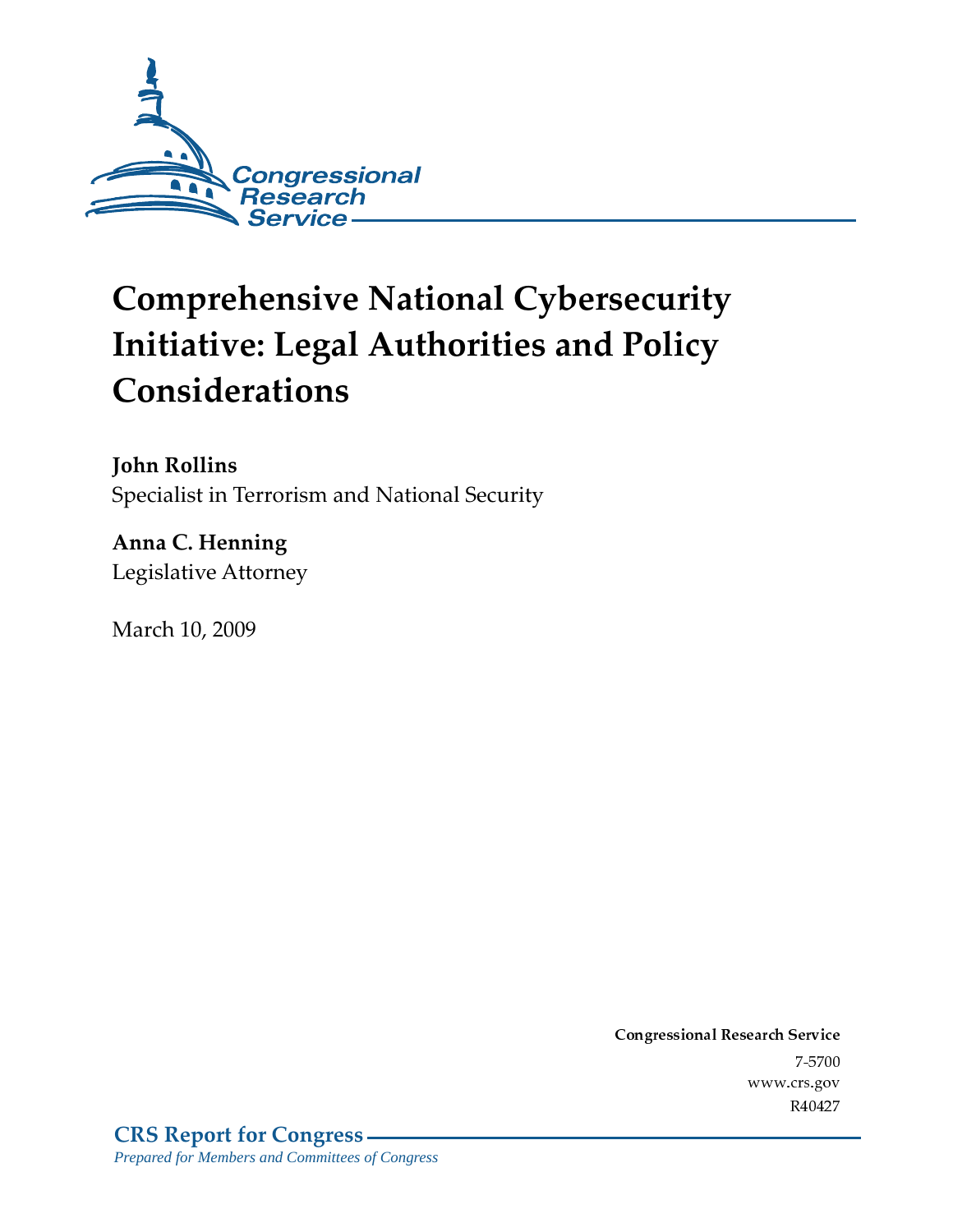# Summary

Federal agencies report increasing cyber-intrusions into government computer networks, perpetrated by a range of known and unknown actors. In response, the President, legislators, experts, and others have characterized cybersecurity as a pressing national security issue.

Like other national security challenges in the post-9/11 era, the cyber threat is multi-faceted and lacks clearly delineated boundaries. Some cyber attackers operate through foreign nations' military or intelligence-gathering operations, whereas others have connections to terrorist groups or operate as individuals. Some cyber threats might be viewed as international or domestic criminal enterprises.

In January 2008, the Bush Administration established the Comprehensive National Cybersecurity Initiative (the CNCI) by a classified joint presidential directive. The CNCI establishes a multipronged approach the federal government is to take in identifying current and emerging cyber threats, shoring up current and future telecommunications and cyber vulnerabilities, and responding to or proactively addressing entities that wish to steal or manipulate protected data on secure federal systems. On February 9, 2009, President Obama initiated a 60-day interagency cybersecurity review to develop a strategic framework to ensure the CNCI is being appropriately integrated, resourced, and coordinated with Congress and the private sector.

In response to the CNCI and other proposals, questions have emerged regarding: (1) the adequacy of existing legal authorities—statutory or constitutional—for responding to cyber threats; and (2) the appropriate roles for the executive and legislative branches in addressing cybersecurity. The new and emerging nature of cyber threats complicates these questions. Although existing statutory provisions might authorize some modest actions, inherent constitutional powers currently provide the most plausible legal basis for many potential executive responses to national security related cyber incidences. Given that cyber threats originate from various sources, it is difficult to determine whether actions to prevent cyber attacks fit within the traditional scope of executive power to conduct war and foreign affairs. Nonetheless, under the Supreme Court jurisprudence, it appears that the President is not prevented from taking action in the cybersecurity arena, at least until Congress takes further action. Regardless, Congress has a continuing oversight and appropriations role. In addition, potential government responses could be limited by individuals' constitutional rights or international laws of war. This report discusses the legal issues and addresses policy considerations related to the CNCI.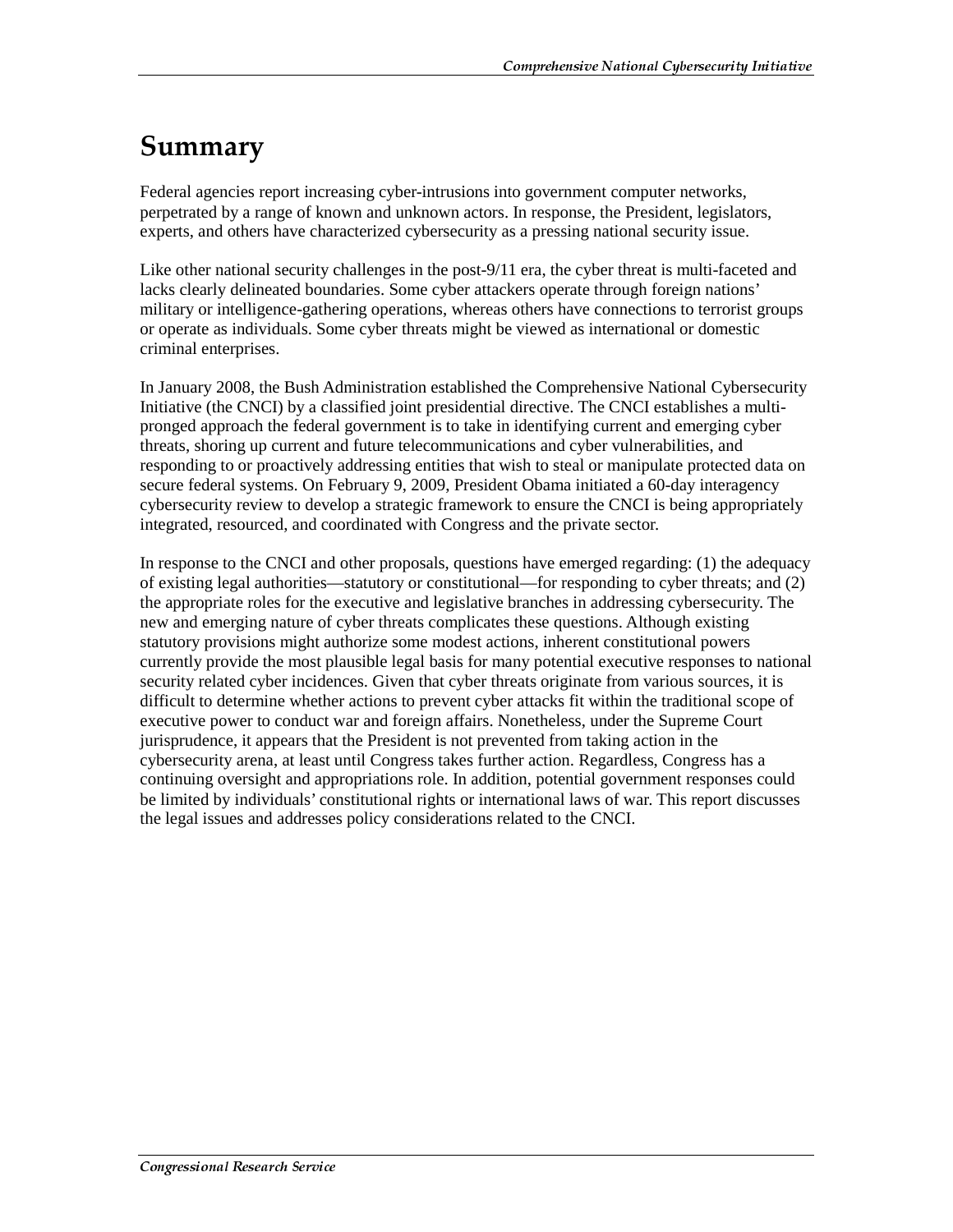# **Contents**

| Comprehensive National Cybersecurity Initiative and Concerns Regarding Transparency |  |
|-------------------------------------------------------------------------------------|--|
|                                                                                     |  |
|                                                                                     |  |
|                                                                                     |  |
|                                                                                     |  |
|                                                                                     |  |

#### **Contacts**

|--|--|--|--|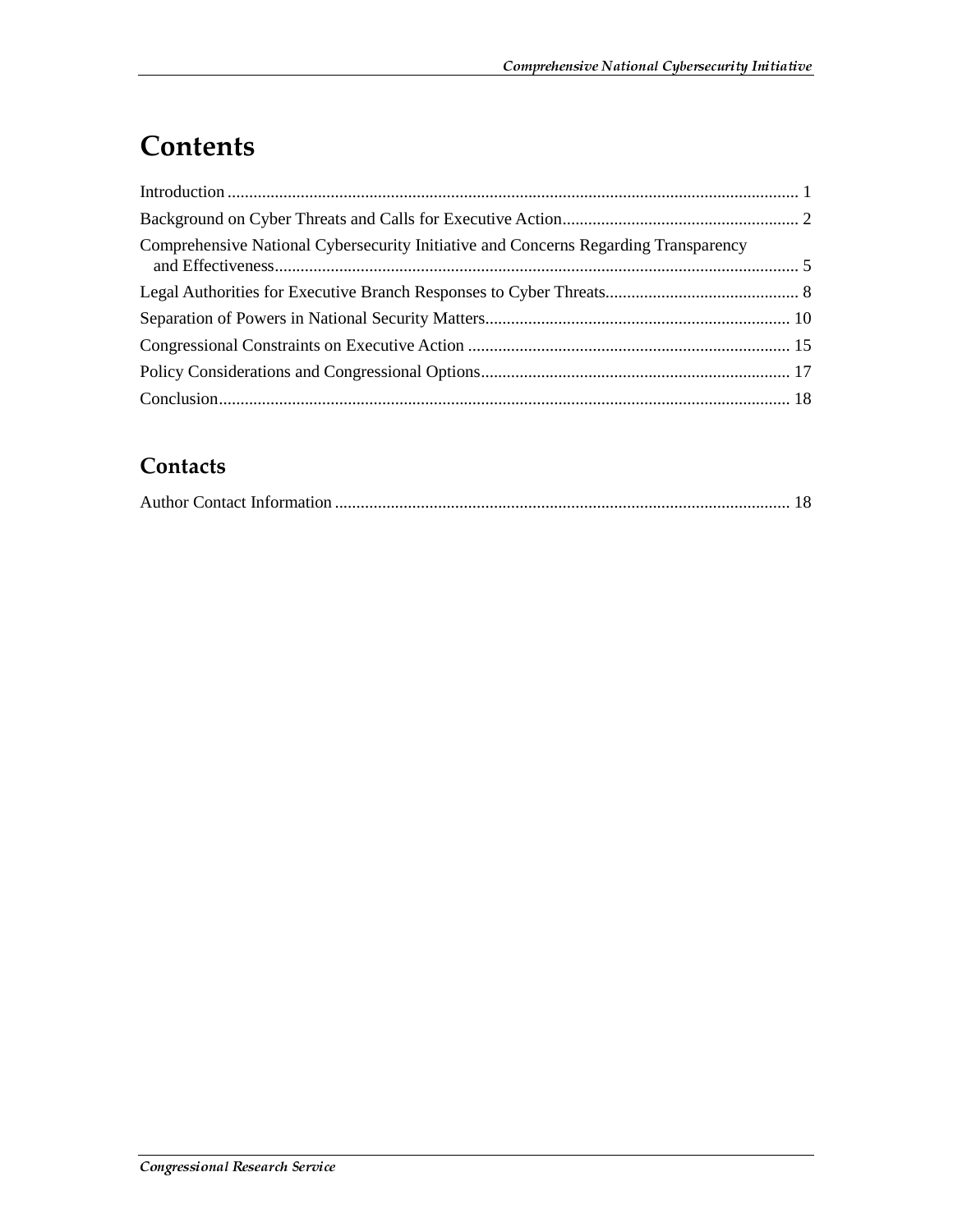#### <u>Introduction</u>

Cybersecurity has been called "one of the most urgent national security problems facing the new administration."<sup>1</sup> Cyber and telecommunications activities are sometimes conflated to indicate the same meaning or capability. One might distinguish the term cyber from that of telecommunications with the former being the data or applications residing on the latter which is the electronic medium in which the activity occurs. Electronic information systems, also termed "information infrastructures," now support a wide range of security and economic assets in the public and private sectors.

Such systems have been successfully infiltrated in recent years by a range of attackers, some of whom are suspected to have been working in coordination with foreign military organizations or (foreign) state intelligence services. Thus, like the changing nature of U.S. enemies in the post-9/11 environment, the nature of military and economic vulnerabilities has changed: intelligencegathering battles in cyberspace now also play a crucial role in national security.

In January 2008, the Bush Administration initiated the Comprehensive National Cybersecurity Initiative (the CNCI) to make the United States more secure against cyber threats. The Homeland Security Presidential Directive 23 and National Security Presidential Directive 54 establishing the CNCI are classified. Some details of the Initiative have been made public in Departmental press releases, speeches by executive branch leaders, and analysis and insight offered by individuals that follow cyber security and terrorism related issues. The CNCI "establishes the policy, strategy, and guidelines to secure federal systems."<sup>2</sup> The CNCI also delineates "an approach that anticipates future cyber threats and technologies, and requires the federal government to integrate many of its technical and organizational capabilities to better address sophisticated threats and vulnerabilities."<sup>3</sup> Subsequent to the issuance of the classified directives, congressional committees have held hearings regarding the CNCI and heard testimony from a commission established to address necessary cybersecurity reforms.<sup>4</sup>

In a speech during his presidential campaign, President Obama promised to "make cyber security the top priority that it should be in the 21st century ... and appoint a National Cyber Advisor who will report directly" to the President.<sup>5</sup> Although the Obama Administration might craft a new approach to cybersecurity, some experts have urged the new administration to build on the CNCI,

<sup>&</sup>lt;sup>1</sup> Center for Strategic and International Studies, Securing Cyberspace for the  $44<sup>th</sup>$  Presidency: A Report of the CSIS Commission on Cybersecurity for the 44<sup>th</sup> Presidency (2008).

<sup>2</sup> Department of Homeland Security, *Fact Sheet: DHS 2008 End of Year Accomplishments* (Dec. 18, 2008), http://www.dhs.gov/xnews/releases/pr\_1229609413187.shtm.

 $3$  *Id.* 

<sup>&</sup>lt;sup>4</sup> See, e.g., House Permanent Select Committee on Intelligence, Cyber Security: Hearing on the Nation's Cyber Security Risks, 110th Cong. (Sept. 18, 2008); House Homeland Security Committee, Cybersecurity Recommendations for the Next Administration: Hearing Before the Subcommittee on Emerging Threats, Cybersecurity and Science and Technology, 110th Cong. (Sept. 16, 2008).

<sup>5</sup> July 17, 2008 speech at Purdue University. As of the date of this report a national Cyber Security Advisor has not been named.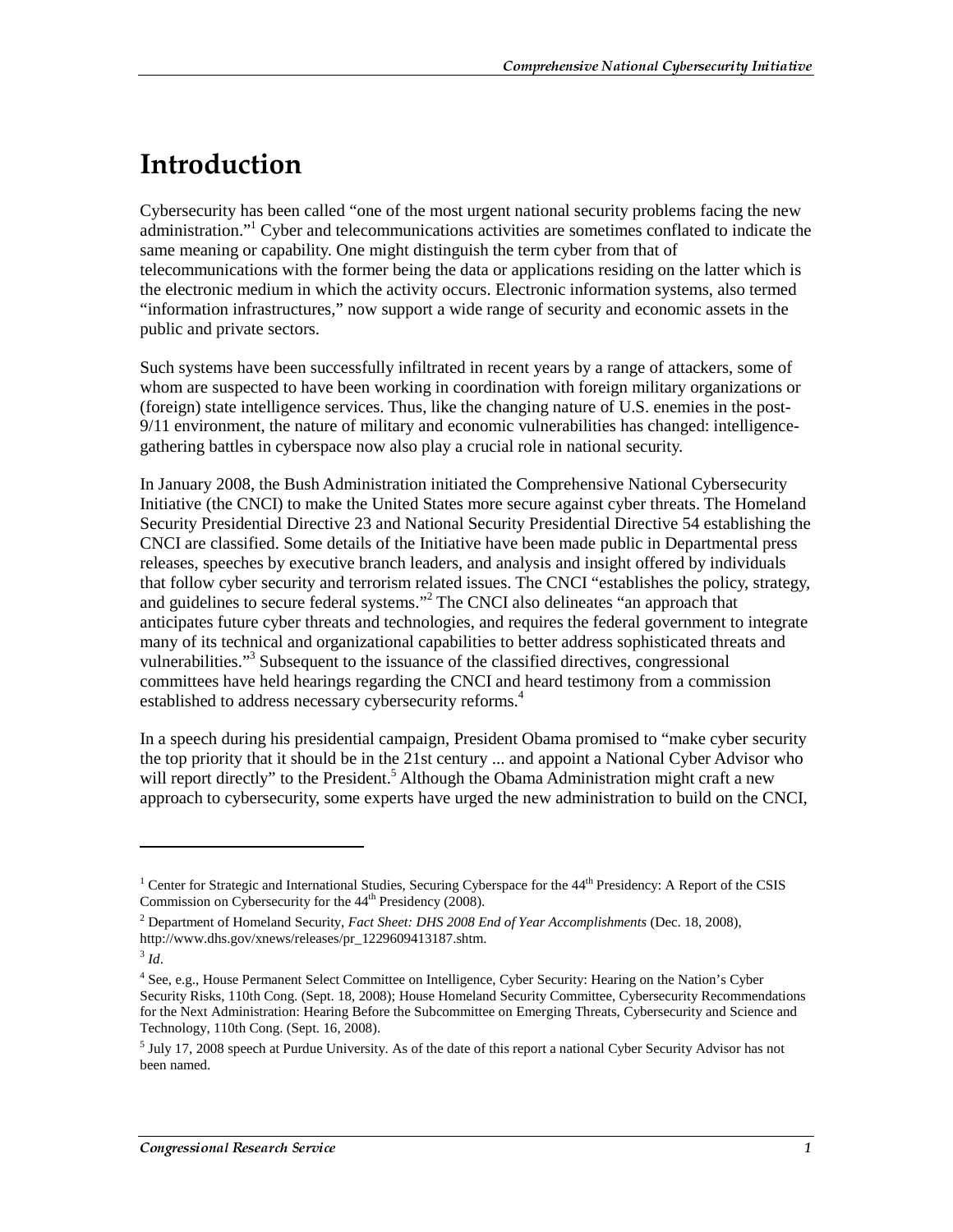which they note is a "major step toward improving federal cybersecurity."<sup>6</sup> On February 9, 2009, President Obama directed a 60-day interagency cybersecurity review to develop a strategic framework to ensure the CNCI is being appropriately integrated, resourced, and coordinated with Congress and the private sector.<sup>7</sup>

The new administration's focus on cybersecurity would continue recent emphasis on the issue by the executive and legislative branches. This recent focus emerged partly in response to events such as attacks by outside hackers against a Pentagon computer network and the CyberWar against Estonia, which garnered significant media attention. Agency reports of large numbers of attempts to infiltrate government cyberspace have also prompted action. Both the high-profile attacks and more routine infiltrations have shed light on the vulnerability of critical information infrastructures. For example, the Defense Science Board noted that the U.S. military's information infrastructure is the "Achilles' heel of our otherwise overwhelming military might."<sup>8</sup>

# **Background on Cyber Threats and Calls for Executive Action**

Threats to the U.S. cyber and telecommunications infrastructure are constantly increasing<sup>9</sup> and evolving as are the entities that show interest in using a cyber-based capability to harm the nation's security interests.<sup>10</sup> Concerns have been raised since the 1990s regarding the use of the internet and telecommunications components to cause harm to the nation's security interests. Activities producing undesirable results include unauthorized intrusion to gain access and view protected data, stealing or manipulating information contained in various databases, and attacks on telecommunications devices to corrupt data or cause infrastructure components to operate in an irregular manner. Of paramount concern to the national and homeland security communities is the threat of a cyber related attack against the nation's critical government infrastructures – "systems and assets, physical or virtual, so vital to the United States that the incapacity or destruction of such systems and assets would have a debilitating impact on security, national

<sup>6</sup> Center for Strategic and International Studies, *Securing Cyberspace for the 44th Presidency: A Report of the CSIS Commission on Cybersecurity for the 44th Presidency* 3 (2008) (including "do not start over" as one of its recommendations for the 44<sup>th</sup> presidency).

<sup>7</sup> The White House, Office of the press Secretary, *President Obama Directs the National Security and Homeland Security Advisors to Conduct Immediate Cyber Security Review* (Feb. 9, 2009),

http://www.whitehouse.gov/the\_press\_office/AdvisorsToConductImmediateCyberSecurityReview/.

<sup>8</sup> Department of Defense, Defense Science Board, *Defense Imperatives for the New Administration* 3 (2008), http://www.acq.osd.mil/dsb/reports/2008-11-Defense\_Imperatives.pdf.

<sup>9</sup> Peter Eisler, *Reported Raids on Federal Computer Data Soar*, USA Today (Feb. 17, 2009), http://www.usatoday.com/news/washington/2009-02-16-cyber-attacks\_N.htm?csp=34. Based on data reportedly provided to USA Today, the U.S. Computer Emergency Readiness Team (US-CERT), a Department of Homeland Security entity, found that known cyberattacks on U.S. government networks rose 40% in 2008 compared to 2007. While this survey focused on U.S. government computer systems, telecommunications networks are maintained by private industry, and any degradation to these services or components would necessarily have negative implications for both public and private cyber activities.

<sup>10</sup> For more information on cyberattackers' capabilities, see CRS Report RL33123, *Terrorist Capabilities for Cyberattack: Overview and Policy Issues*, by John Rollins and Clay Wilson.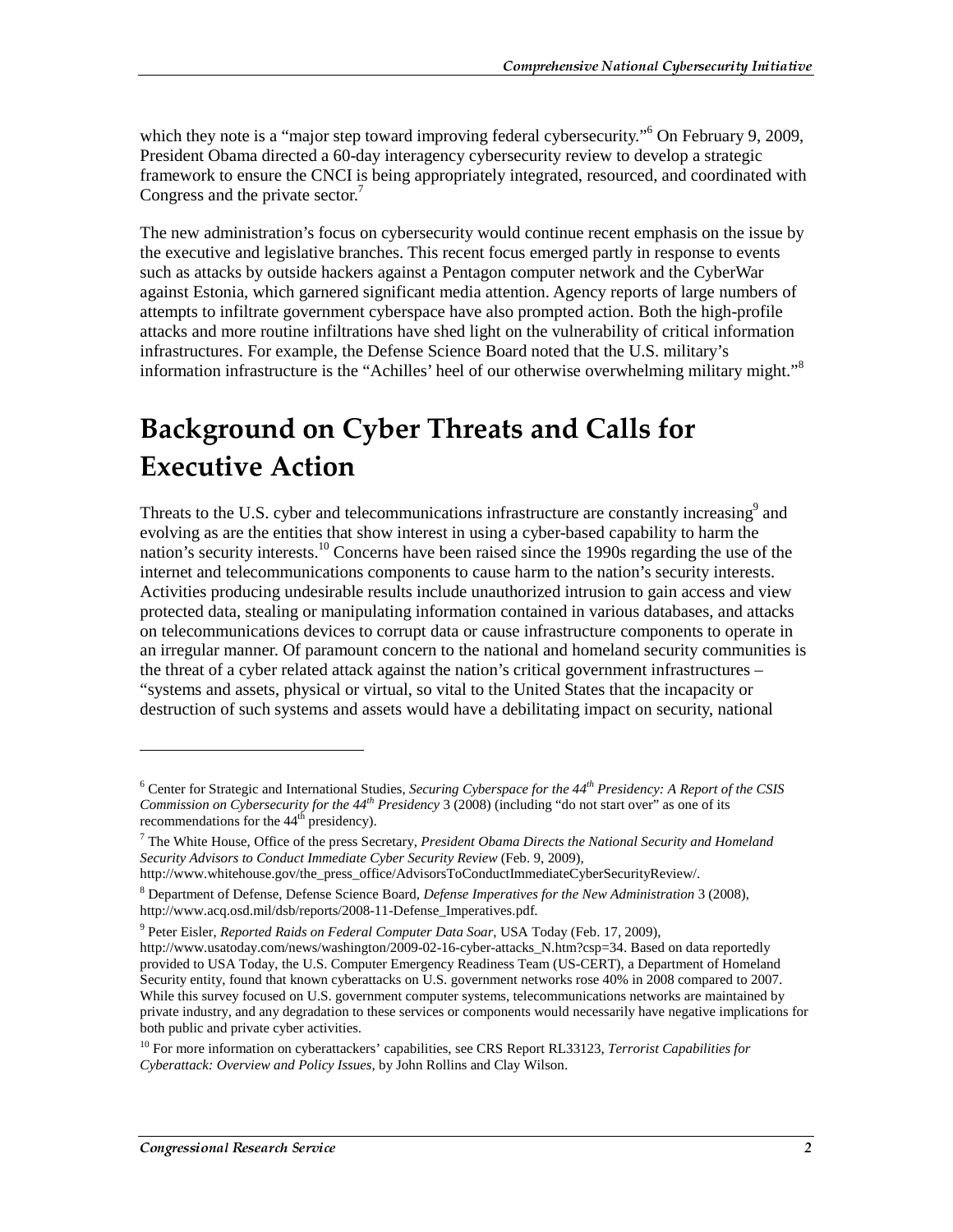economic security, national public health and safety, or any combination of those matters."<sup>11</sup> Early concerns noted attacks on components of the energy grid, infrastructure control systems, and military equipment as examples of telecommunications based threats to physical infrastructures.<sup>12</sup>

In response, the Department of Energy conducted an experiment in 2007 in which the control system of an unconnected generator, containing similar components as that of larger generators connected to many power grids in the nation supplying electricity, was damaged and became inoperable.<sup>13</sup> While data from federal agencies demonstrate that the majority of attempted and successful cyber attacks to date have targeted virtual information resources rather than physical infrastructures,<sup>14</sup> many security experts are concerned that the natural progression of those wishing to harm U.S. security interests will transition from stealing or manipulating data to undertaking action that temporarily or permanently disables or destroys the telecommunication network or affects infrastructure components. Many security observers agree that the United States currently faces a multi-faceted, technologically based vulnerability in that "our information systems are being exploited on an unprecedented scale by state and non-state actors [resulting in] a dangerous combination of known and unknown vulnerabilities, strong adversary capabilities, and weak situational awareness."15 This, coupled with security observers' contention that the United States lacks the capability to definitively ascertain perpetrators who might unlawfully access a database or cause harm to a network, leaves the nation increasingly at risk. It also causes acts or discussions related to deterring cyberattacks to be ignored or negated by entities exploiting known or newly found vulnerabilities.

Prominent national security experts have emphasized the vulnerability of U.S. infrastructures. As recently as January 2009, former Director of National Intelligence (DNI) Mike McConnell equated "cyber weapons" with weapons of mass destruction when he expressed concern about terrorists' use of technology to degrade the nation's infrastructure. In distinguishing between individuals gaining access to U.S. national security systems or corporate data for purposes of exploitation for purposes of competitive advantage, former Director McConnell noted that terrorists aim to damage infrastructure and that the "time is not too far off when the level of sophistication reaches a point that there could be strategic damage to the United States."<sup>16</sup>

<sup>11 42</sup> U.S.C . §5195c(e). For more on U.S. efforts to protect critical infrastructures, see CRS Report RL30153, *Critical Infrastructures: Background, Policy, and Implementation*, by John D. Moteff.

 $12$  Of note, many of the cyber-related incidences that were found to have negatively affected control systems connected to physical infrastructure components were resolved as being the work of current or former employees who had access to and knowledge of the architecture of the affected network.

<sup>&</sup>lt;sup>13</sup> Jeanne Meserve, *Staged Cyber Attack Reveals Vulnerability in Power Grid*, CNN online (Sep. 26, 2007), http://www.cnn.com/2007/US/09/26/power.at.risk/index.html#cnnSTCVideo. A video of the experiment, named Project Aurora, and the resulting damage to the generator is available on the CNN website.

<sup>14</sup> *See* Center for Strategic and International Studies, *Securing Cyberspace for the 44th Presidency: A Report of the CSIS Commission on Cybersecurity for the 44th Presidency* 12 (2008) ("we expected damage from cyber attacks to be physical (opened floodgates, crashing airplanes) when it was actually informational").

<sup>15</sup> House Permanent Select Committee on Intelligence, *Cyber Security: Hearing on the Nation's Cyber Security Risks*, 110th Cong. (Sept. 18, 2008) (statement of Paul Kurtz, Former Senior Director, Critical Infrastructure Protection, White House Homeland Security Council).

<sup>&</sup>lt;sup>16</sup> The Charlie Rose Show, "Interview of Mr. Mike McConnell, Director of National Intelligence," PBS, January 8, 2009.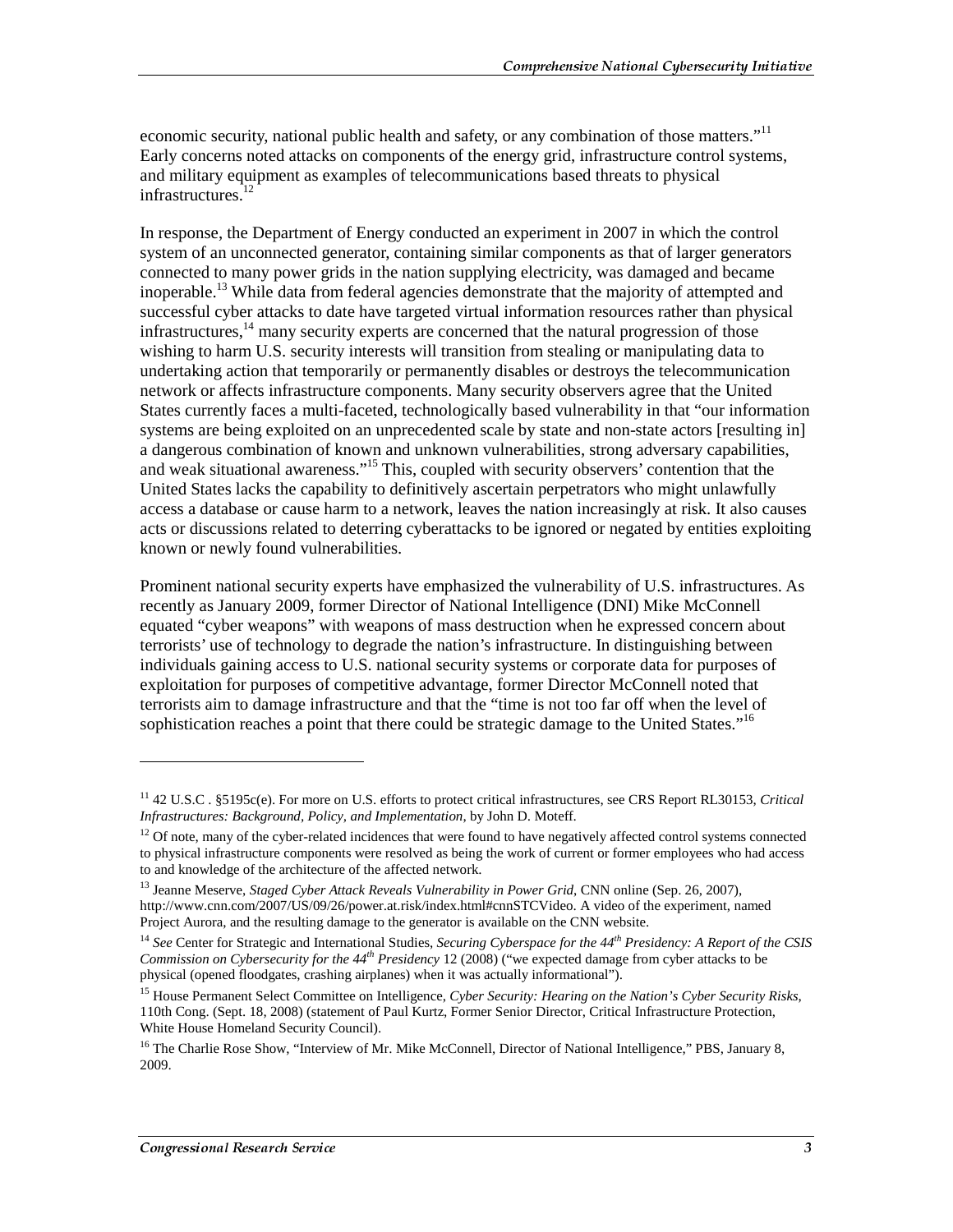Similarly, in elaborating on the potential consequences of a cyber attack, newly confirmed DNI Dennis Blair offered the following statement during the Annual Threat Assessment of the Intelligence Community for the Senate Select Committee on Intelligence:

Growing connectivity between information systems, the Internet, and other infrastructures creates opportunities for attackers to disrupt telecommunications, electrical power, energy pipelines, refineries, financial networks, and other critical infrastructures. Over the past several years we have seen cyber attacks against critical infrastructure abroad, and many of our own infrastructures are as vulnerable as their foreign counterparts. A successful attack against a major financial service provider could severely impact the national economy, while cyber attacks against physical infrastructure computer systems such as this that control power grids or oil refineries have the potential to disrupt services for hours to weeks.<sup>17</sup>

Also describing the evolving threat to U.S. security interests from a cyber-facilitated incident, Melissa Hathaway, Senior Advisor to the DNI and Chair of the Nation Cyber Study Group and President Obama's appointee to lead the 60-day interagency strategic cyber review, wrote that "both state and non-state adversaries are targeting our information systems and infrastructure for exploitation and potential disruption or destruction."18 During the question and answer period of the most recent DNI Annual Threat Assessment of the Intelligence Community, Director Blair stated that a "cyber capability is not one in which I feel [terrorists] have the skills for the greatest destruction. I think that they have other terrible things they can do to us that they are working on harder, they're better able to do, and they seem to be more motivated to do. So [a cyber terrorist attack is] possible, but I don't think the combination of terror and cyber is the nexus that we are most worried about."19 However, threats could originate from foreign military or intelligence operatives rather than from terrorist groups.

In response to reports of the increasing pace and volume of cyber intrusions and a recognition that recent cyber-based threats have compelled the U.S. government to take security related actions that may negatively affect an agency's ability to perform its national security duties,<sup>20</sup> legislators and analysts have expressed concerns that the current statutory framework inadequately addresses modern cybersecurity threats. One prominent voice is the Center for Strategic and International Studies' (CSIS) Commission on Cybersecurity for the 44<sup>th</sup> President, whose members testified before House and Senate committees and released its formal recommendations in fall 2008. The

<sup>&</sup>lt;sup>17</sup> U.S. Congress, Senate Select Committee on Intelligence, Annual Threat Assessment of the Intelligence Community: Hearing on the Threats to the Nation, 111th Cong. (Feb. 12, 2009).

<sup>&</sup>lt;sup>18</sup> Melissa Hathaway, Cyber Security – An Economic and National Security Crisis, Intelligencer: Journal of U.S. Intelligence Studies, Fall 2008 at 31-6.

<sup>&</sup>lt;sup>19</sup> U.S. Congress, Senate Select Committee on Intelligence, Annual Threat Assessment of the Intelligence Community: Hearing on the Threats to the Nation, 111th Cong. (Feb. 12, 2009).

<sup>&</sup>lt;sup>20</sup> In November, 2008, it was reported that the Department of Defense notified all organizations to stop using portable storage devices as it has become "apparent that over time, our posture to protect networks and associated information infrastructure has not kept pace with adversary efforts to penetrate, disrupt, interrupt, exploit or destroy critical elements of the global information grid." Noah Shachtman, *Military USB Ban Meant to Stop Adversary Attacks*, Wired Blog Network (Nov. 20, 2008), http://blog.wired.com/defense/2008/11/military-usb-ba.html. Also, it has recently been reported that some U.S. military units have resorted to disconnecting computer networks from the internet for fear of cyber related risks and a concern that the affected organization may not be managing its network properly thus "making everyone else vulnerable" to an attack. Noah Shachtman, *Air Force Unplugs Bases' Internet Connections*, Wired Blog Network (Feb. 18, 2000), http://blog.wired.com/defense/2009/02/air-force-cuts.html.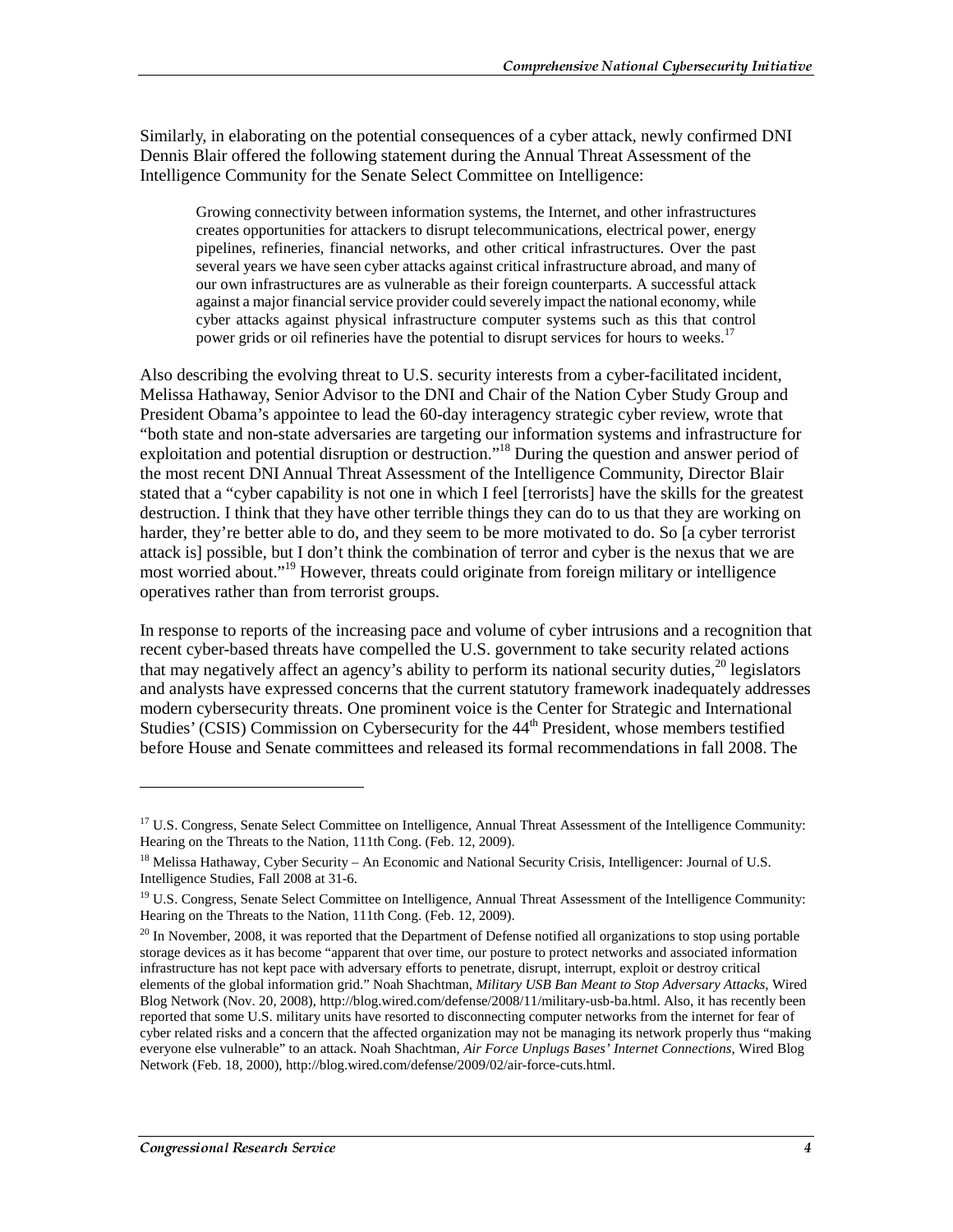Commission recommended that federal cyber-crime provisions should be reexamined and that the "President should propose legislation that eliminates the current legal distinction between technical standards for national security systems and civilian agency systems and adopt a riskbased approach to federal computer security."<sup>21</sup> In addition, it characterized the current statutory framework, particularly the Federal Information Security Management Act, enacted in 2002 to establish agency-level defenses against cyber threats, as too weak to effectively prevent cyber intrusions.<sup>22</sup>

Legislators made some attempts during the  $110<sup>th</sup>$  Congress to strengthen or "modernize" the existing statutory framework. For instance, a bill introduced by Senator Carper, the Federal Information Security Management Act of  $2008<sup>23</sup>$  would have added a "Chief Information" Security Officer" position to supplement the Chief Information Officer position required in each federal agency under the Federal Information Security Management Act of 2002 and the Clinger-Cohen Act of 1996.<sup>24</sup> However, analysts have argued that ultimately, no change to the existing statutory scheme will adequately equip executive agencies to prevent infiltrations into U.S. cyberspace. They argue that "only the White House has the necessary authority and oversight for cybersecurity."25

### **Comprehensive National Cybersecurity Initiative** and Concerns Regarding Transparency and **Effectiveness**

As of the date of this report, unclassified versions of the January 2008 directives establishing the CNCI have yet to be released. While the Initiative has yet to be legislatively recognized, presidential directives, sometimes considered types of executive orders and visa versa, have the force of law if they are supported by constitutional or statutory authority.<sup>26</sup> Although much

<sup>&</sup>lt;sup>21</sup> See Center for Strategic and International Studies, Securing Cyberspace for the  $44<sup>th</sup>$  Presidency: A Report of the CSIS Commission on Cybersecurity for the 44th Presidency 12 (2008) at 67.

<sup>&</sup>lt;sup>22</sup> *See, e.g., Id.* at 69 (stating that the Act "has become a paperwork exercise rather than an effective measure of network security"). The Federal Information Security Management Act is Title III of the E-Government Act of 2002, P.L. 107-347, 116 Stat. 2899 (codified at 44 U.S.C. §3541 *et. seq.*). Among other things, it created a position of Chief Information Officer within each federal agency.

 $^{23}$  Federal Information Security Management Act of 2008, S. 3474,  $110^{th}$  Cong. (2008). The bill was favorably reported by the Senate Homeland Security and Government Affairs Committee and was placed on the Senate calendar. It has not yet been reintroduced during the 111<sup>th</sup> Congress.

<sup>&</sup>lt;sup>24</sup> 44 U.S.C. §3506 (requiring Chief Information Officer positions). The Clinger-Cohen Act is the name given to the Federal Acquisition Reform Act of 1996 and the Information Technology Management Reform Act of 1996, which passed as Sections D and E, respectively, of the National Defense Authorization Act for Fiscal Year 1996, P.L. 104- 106, 110 Stat. 642, 679 (1996).

<sup>&</sup>lt;sup>25</sup> House Homeland Sec. Comm., Cybersecurity Recommendations for the Next Administration: Hearing Before the Subcommittee on Emerging Threats, Cybersecurity and Science and Technology, 110th Cong. (Sept. 16, 2008) (statement of James A. Lewis, Director and Senior Fellow, Center for Strategic and International Studies).

<sup>26</sup> For more information on presidential directives, see CRS Report 98-611, *Presidential Directives: Background and Overview*, by Harold C. Relyea.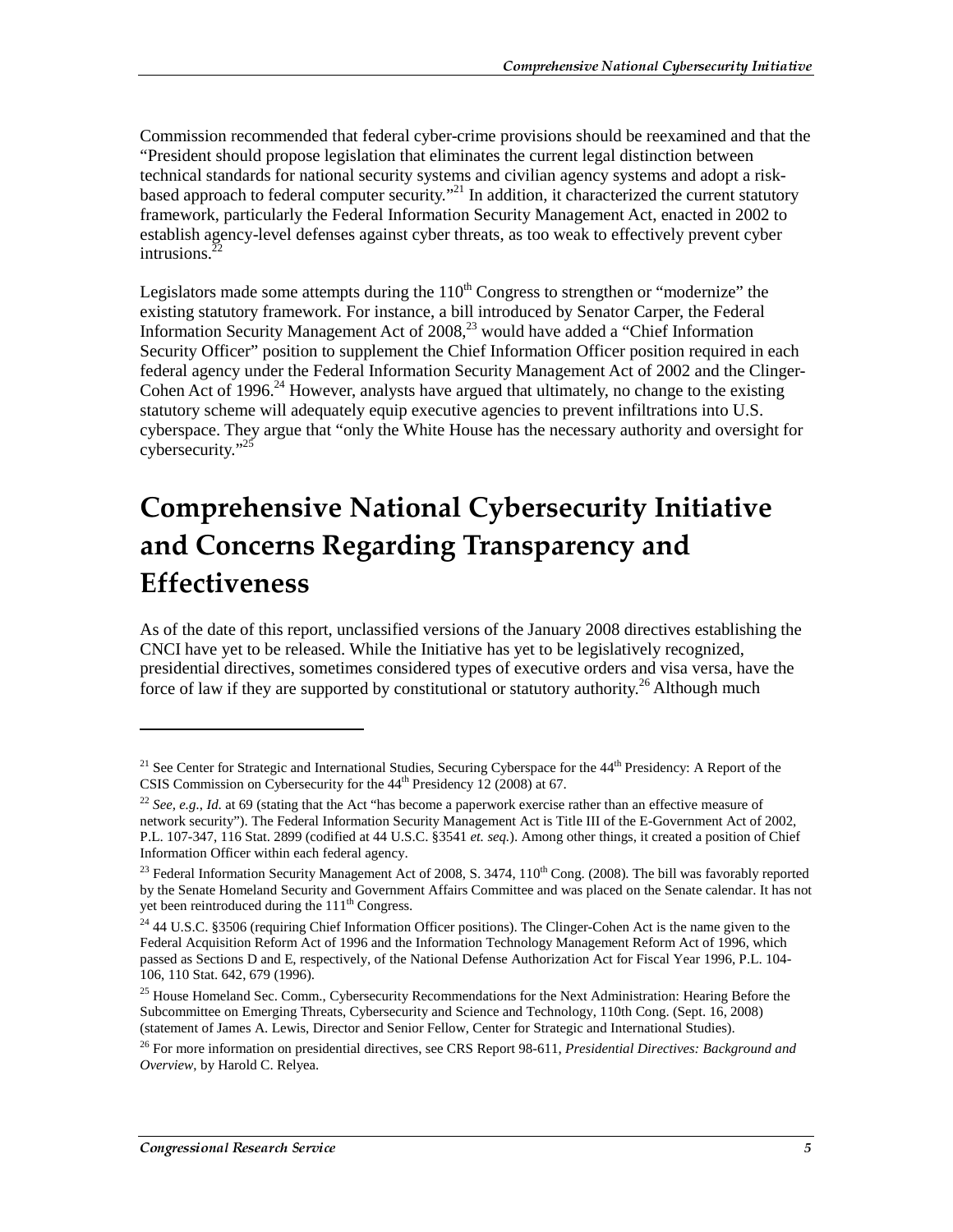remains unknown about the CNCI due to the classified nature of the presidential directives and supporting implementation documents, federal government agency press releases and statements by government officials provide a bit of insight regarding the program. Some security observers are concerned that because the CNCI is focused on developing and adhering to strategies and policies to secure the federal systems, many of which rely on private sector telecommunications networks for service and support, and identifying current and emerging threats and vulnerabilities, it is incumbent on the federal government to improve its coordination activities with non-federal entities and undertake enhanced sharing of timely and relevant cybersecurity related plans and risk data.

Few details have been publicly released regarding the implementation activities or status of CNCI efforts since the establishment of the initiative. According to one media account, Steven Chabinsky, Deputy Director of the Joint Interagency Cyber Task Force for the Office of the DNI, stated at an information technology security conference that there are 12 objectives supporting the Initiative's goal of comprehensively addressing the nation's cyber security concerns. They are:

- 1. Move towards managing a single federal enterprise network;
- 2. Deploy intrinsic detection systems;
- 3. Develop and deploy intrusion prevention tools;
- 4. Review and potentially redirect research and funding;
- 5. Connect current government cyber operations centers;
- 6. Develop a government-wide cyber intelligence plan;
- 7. Increase the security of classified networks;
- 8. Expand cyber education;
- 9. Define enduring leap-ahead technologies;
- 10. Define enduring deterrent technologies and programs;
- 11. Develop multi-pronged approaches to supply chain risk management; and
- 12. Define the role of cyber security in private sector domains.<sup>27</sup>

One question often raised is whether the CNCI objectives are being pursued concurrently. Some security observers are concerned that the government's focus to date has been on securing federal security systems at the expense of other networks that have similar vulnerabilities. The disruption, or perceived accessing or manipulating of data in non-federal networks that contain personal financial information or manage the control systems of the nation's critical infrastructure

<sup>27</sup> Wyatt Kash, Government Computer News, *Details Merge About the President's Cyber Plan* (Nov. 21, 2008), http://gcn.com/Articles/2008/11/21/Details-emerge-about-Presidents-Cyber-Plan.aspx?Page=4.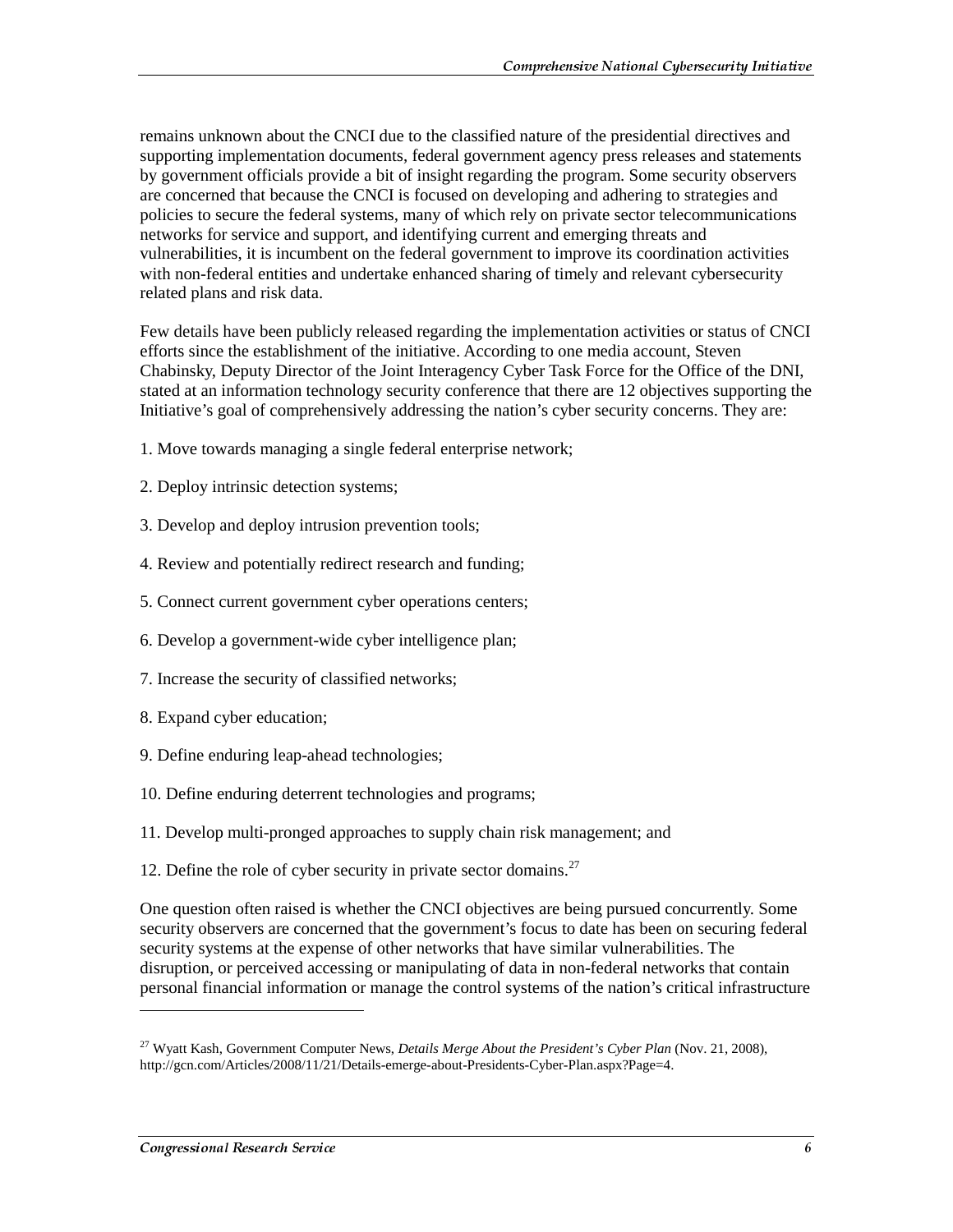could have significant economic, safety, and confidence-in-government implications. It is often noted that in the homeland security and law enforcement communities, where a great deal of post-9/11 emphasis is placed on continuous information exchange and collaboration, efforts to secure the federal technology systems, while relegating state, local, and private sector organizations to lower standards of security, will simply redirect or delay risk that inevitably accompanies increased collaboration. This concern is often expressed by non-federal governmental entities which rely on and routinely coordinate efforts with the U.S. government but have not been apprised of the plans or resources accompanying the CNCI.

Given the secretive nature of the CNCI, one of the common concerns voiced by many security experts is the extent to which non-federal entities should have a role in understanding the threat to the nation's telecommunications and cyber infrastructure and assist with providing advice, assistance, and coordination in preparation and response for ongoing and future intrusions and attacks.<sup>28</sup> As telecommunications providers and internet service providers are corporate entities residing in the private sector, and are relied upon heavily to support federal government activities and services, many cyber-security observers suggest that a comprehensive approach to an effective monitoring, defending, and responding regime is not possible without the collaboration and expertise of the nation's cyber sector owners and operators. As evidenced in the twelve objectives of CNCI, it appears the federal government focus is on the prevention aspects of addressing potential threats to the nation's cyber and telecommunications infrastructure. In contrast, the primary response and recovery activities associated with previous network breaches have been addressed by the private sector entity that has been the victim of the attack. In an apparent admission of the need for further transparency and enhanced public-private partnership to better fulfill the goals of the CNCI, former President Bush's Assistant Secretary of Cybersecurity and Telecommunications at the Department of Homeland Security (DHS), Greg Garcia, recently stated that "there was too much classified (about the CNCI) which was not helpful politically and not helpful in getting the word out." Acknowledging the balance between incorporating the view of non-federal entities and the concern of allowing those that wish to use cyber activities to cause harm, Assistant Secretary Garcia went on to further state that the Department had to "walk the line between raised awareness of what was being accomplished and not letting out too much information that could cause us to be targeted. Still, too much was kept secret."<sup>29</sup>

Based on the number of unknowns concerning the CNCI and the apparent lack of inclusiveness with the private sector telecommunication and internet providers, some analysts are concerned that future opportunities for successfully ascertaining known and future threats and developing a comprehensive set of legal and policy responses may not be achievable. An apparent Obama Administration goal for the current 60-day cyber security review is a more transparent and coordinated approach to the nation's cyber security risks with the perceived end result being that all affected parties are consulted and given the opportunity to provide advice and assistance in proposing changes to existing legislation, policy, and processes.<sup>30</sup>

 $^{28}$  It is unknown whether non-federal entities have been invited to participate in the previously mentioned President's 60-day cyber security review that commenced on February 9, 2009.

<sup>29</sup> Jill Aitoro, *Bush's Cyber Chief Calls National Security Initiative Too Secret*, Nextgov (Feb. 11, 2009), http://www.nextgov.com/nextgov/ng\_20090211\_6858.php.

<sup>30</sup> *See* Press Release, White House, *President Obama Directs the National Security and Homeland Security Advisors to*  (continued...)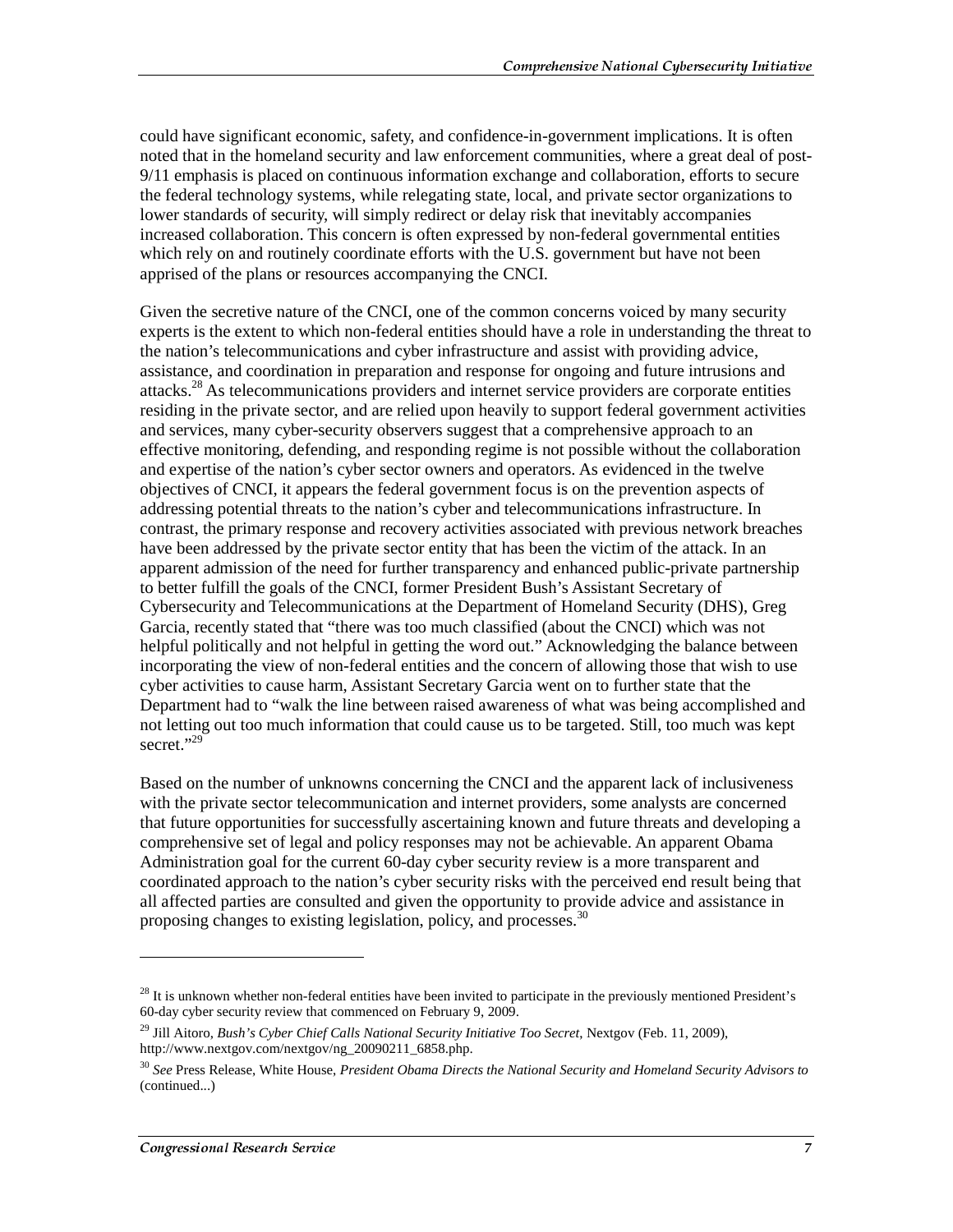# Legal Authorities for Executive Branch Responses to **Cyber Threats**

As discussed, the CSIS report on Securing Cyberspace for the  $44<sup>th</sup>$  Presidency recommends executive action to protect U.S. cyberspace.<sup>31</sup> This and other calls for executive action, together with the 60-day review of the CNCI, implicate questions regarding legal authorities and the appropriate roles of the two political branches in the cybersecurity context. Questions concern the adequacy of existing statutes and the potential need for new legislation to address the modern threat. In addition, for actions not authorized by the existing statutory framework, questions arise regarding the extent of inherent authority for executive-branch responses under the U.S. Constitution.

To be legally authorized, the CNCI and any other executive-branch action must have some basis in statutory or constitutional law.<sup>32</sup> Several disparate legal authorities offer potential bases for executive responses to cyber threats. These include: (1) various provisions in the criminal code that establish federal cybercrime offenses and authorize prosecution; (2) statutes, such as the Federal Information Security Management Act,  $33$  which direct executive agencies to establish specific administrative procedures to prevent cyber attacks; (3) more general statutes authorizing executive management of federal agencies; (4) the Authorization for Use of Military Force passed by Congress in  $2001<sup>34</sup>$  which empowered the President to use "all necessary and appropriate" force against perpetrators of the 9/11 terrorist attacks or those who harbor them; and (4) executive powers inherent in the Commander-in-Chief clause or other constitutional provisions.

Because the CNCI objectives appear to include broad governmental reforms and enhanced partnerships with the private sector, at least some actions contemplated by the CNCI likely fall outside of the relatively straightforward and narrow delegations of authority granted by statutes that specifically address cybersecurity, such as federal criminal law provisions and the Federal Information Security Management Act. As previously noted, the Federal Information Security

<sup>(...</sup>continued)

*Conduct Immediate Cyber Security Review*, (Feb. 9, 2009),

http://www.whitehouse.gov/the\_press\_office/AdvisorsToConductImmediateCyberSecurityReview/.

<sup>31</sup> U.S. Department of Homeland Security, DHS Data Privacy and Integrity Advisory Committee, *Letter to the Secretary Regarding Data Privacy and Integrity Recommendations*, Executive Summary, Feb. 5, 2009, p. 4.; Center for Strategic and International Studies, *Securing Cyberspace for the 44th Presidency: A Report of the CSIS Commission on Cybersecurity for the 44th Presidency*.

 $32$  Because the federal government is a government of limited powers, executive actions must find support in either: (1) a power enumerated under Article II of the U.S. Constitution; or (2) authority delegated to the executive by Congress pursuant to one or more of Congress' enumerated Article I powers. Within this framework, some actions are impliedly authorized as means to achieve ends authorized by enumerated powers. *See* McCulloch v. Maryland, 17 U.S. 316 (1819) (upholding Congress' creation of a National Bank as a constitutionally valid means by which to exercise enumerated Article I powers).

<sup>33 44</sup> U.S.C. §3541 *et. seq.*

<sup>&</sup>lt;sup>34</sup> Authorization for Use of Military Force, P.L. 107-40, 115 Stat. 224 (2001). For background information on authorizations for use of military force and differences between such authorizations and declarations of war, see CRS Report RL31133, *Declarations of War and Authorizations for the Use of Military Force: Historical Background and Legal Implications*, by Jennifer K. Elsea and Richard F. Grimmett.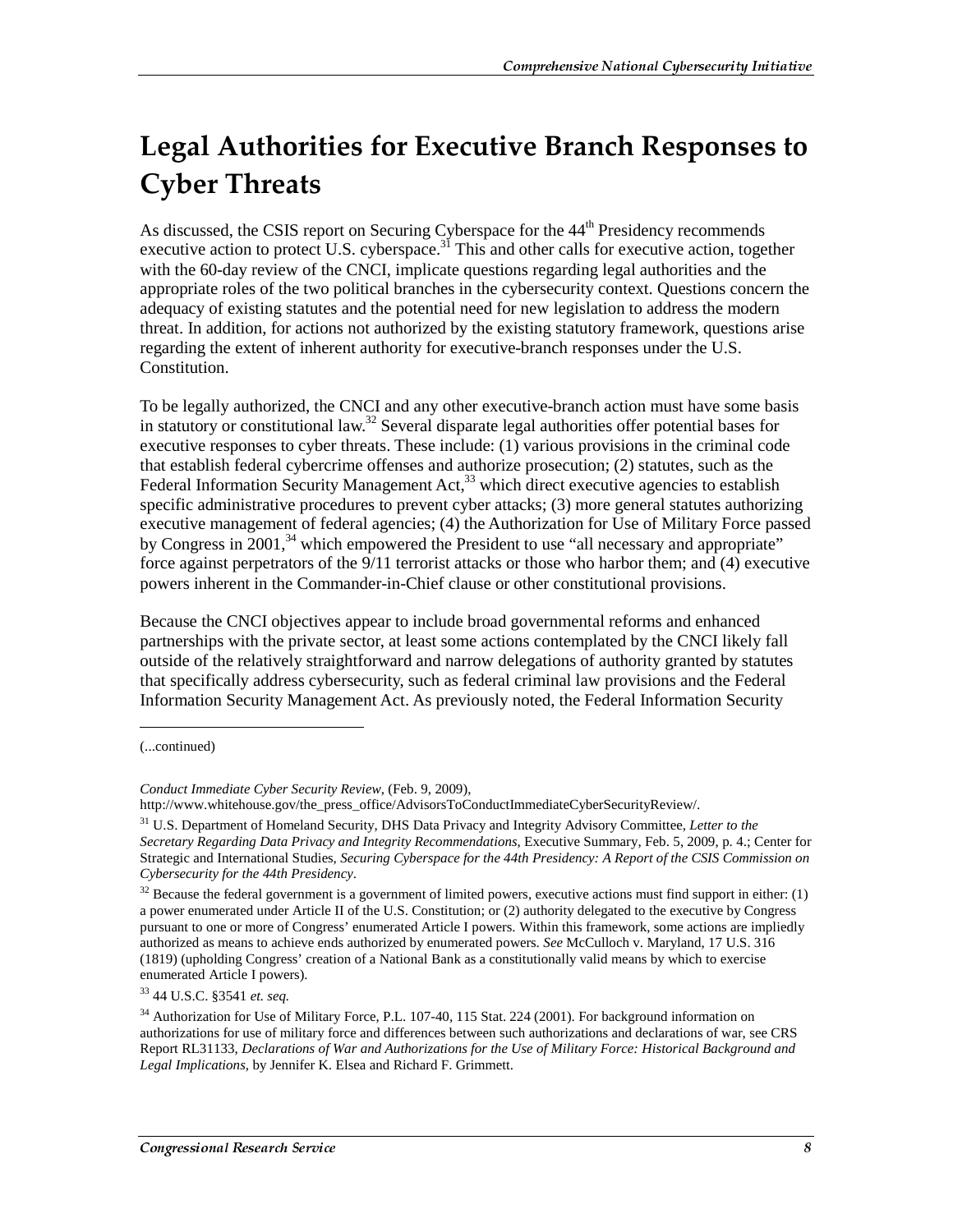Management Act requires federal agencies to take steps, such as establishing a Chief Information Officer position, to protect their computer systems from cyber intrusions.<sup>35</sup> In the criminal law context, the federal computer fraud and abuse statute outlaws intrusions upon the security of government computer systems, and in some cases upon the security of computers used in interstate commerce, by trespassing, threats, damage, espionage, or corrupt use of government computers as instruments of fraud.<sup>36</sup> It is likely that some cybersecurity measures envisioned by the CNCI objectives fall outside the scope of both statutory schemes. Most criminal provisions are reactive by nature; they generally do not authorize preventative measures to defend against potential cyber threats, and jurisdictional and practical hurdles could hamper law enforcement's authority over a computer hacker operating abroad. In contrast, the Federal Information Security Management Act and related statutes, like the CNCI, take a preventative approach to stopping cyber intrusions. However, they require federal agencies to take administrative measures that are relatively modest compared with the objectives of the CNCI.

It is possible that some measures contemplated by the CNCI would find authority in statutes that do not explicitly address cyber threats. For example, statutes authorizing executive management of the civil service might authorize some changes to government internet portals or changes in agency personnel.<sup>37</sup> However, such statutes do not address cybersecurity explicitly, nor do they authorize actions taken outside the realm of administrative measures in federal agencies.

Therefore, the existing statutory framework may not provide adequate authority for at least some responses contemplated by CNCI objectives. To fill that possible gap, or to adopt alternative or supplemental approaches, Congress may determine that new legislation is appropriate. Potential legislative approaches are discussed *infra*. 38 However, even if current statutory law is inadequate to protect the country against cyber attacks, it is not necessarily inadequate in the sense of providing insufficient legal authority for the CNCI, because inherent constitutional powers provide an alternative source of legal authority for some executive branch actions. Thus, Congress could decline to act legislatively in some areas, perhaps choosing instead to work with the executive branch in a cooperative or oversight role. If it did so, the executive branch could act in a number of situations by relying on inherent powers under Article II of the U.S. Constitution or, in very limited circumstances, on the 2001 Authorization to Use Military Force.<sup>39</sup>

The Supreme Court's separation-of-powers jurisprudence makes clear that the President may occasionally act pursuant to his inherent powers under the Constitution without express or implied authorization from Congress.<sup>40</sup> Powers most relevant to the CNCI include the President's war and foreign affairs powers.

<sup>35 44</sup> U.S.C. §3541 *et. seq.*

<sup>36 18</sup> U.S.C. §1030. For an overview of federal cybercrime provisions, see CRS Report 97-1025, *Cybercrime: An Overview of the Federal Computer Fraud and Abuse Statute and Related Federal Criminal Laws*, by Charles Doyle.

 $37$  Statutes authorizing executive management of the civil service are codified in Title 5 of the U.S. Code.

 $38$  The extent of any new law would be limited by individual constitutional rights and by international laws of war.

<sup>&</sup>lt;sup>39</sup> If the President has authority to act pursuant to powers inherent in the U.S. Constitution, then authority under the Authorization to Use Military Force is unnecessary, and visa versa. Under either source, the scope of executive power might depend upon the intent of and actions taken by Congress.

 $40$  The executive and legislative branches typically resolve disputes regarding the extent of executive authority without involving the courts. However, the Supreme Court is the final arbiter in such disputes. *See* David J. Barron and Martin (continued...)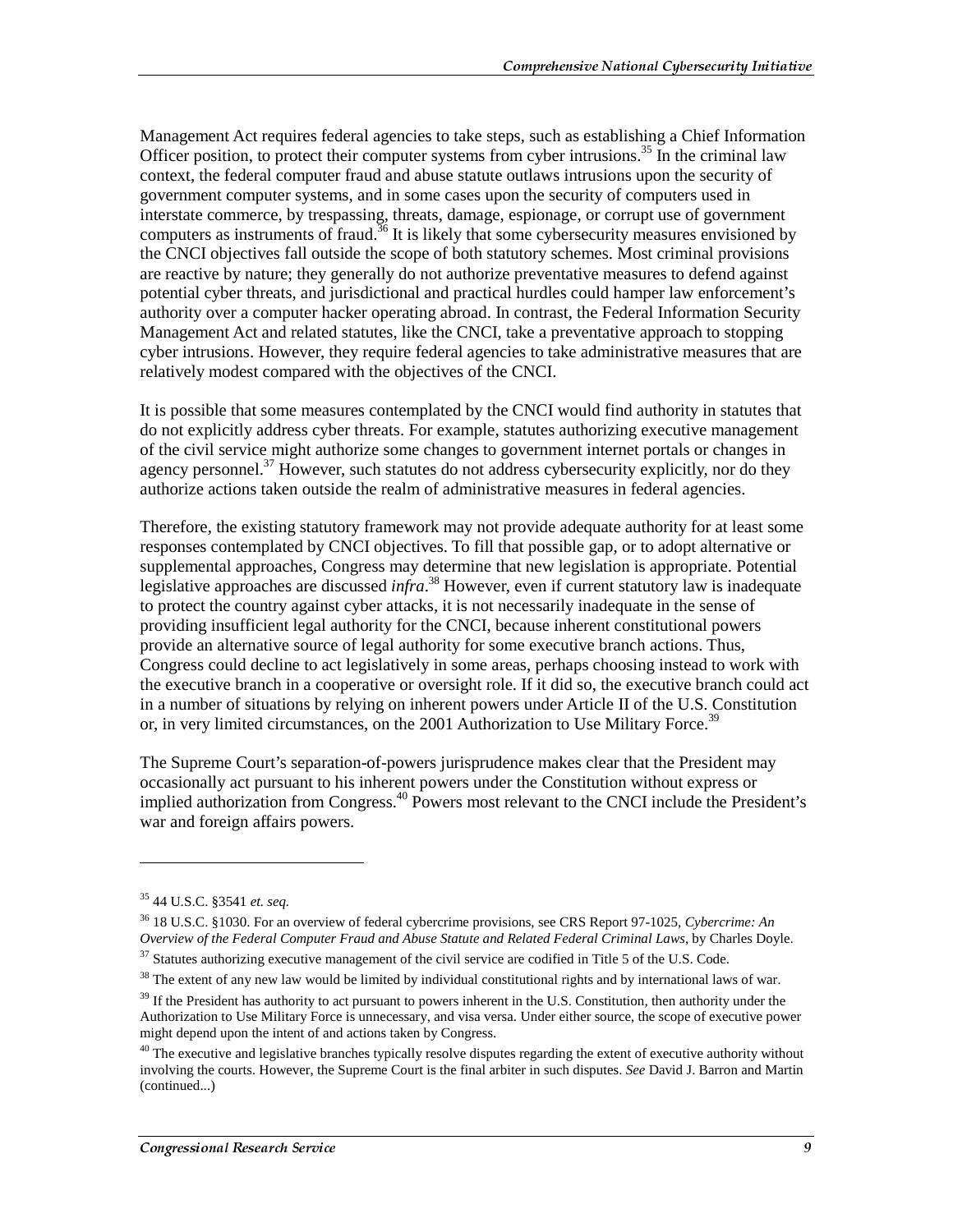#### Separation of Powers in National Security Matters

The Constitution divides powers relating to national security between the executive and legislative branches. Article I of the U.S. Constitution empowers Congress to "declare war," "raise and support armies," "provide and maintain a navy," and "make rules for the government" and regulation of the land and naval forces."<sup>41</sup> Article II states that the "President shall be Commander in Chief of the Army and Navy of the United States, and of the Militia of the several States."<sup>42</sup> As a preliminary matter, invocation of war powers begs a question regarding the scope of the Commander in Chief's role in a modern conflict that, not least in the context of cyber warfare, defies traditional military strategies. Many facets of the CNCI – such as components directing planning, development, and education – fall outside of traditional definitions of war. In addition, war powers would likely not apply to actions which mandate private sector security measures. However, many believe the Commander in Chief power extends beyond warfare to encompass a broad conception of national security. In addition, although the phrase "war powers" evokes international conflicts, it seems that the President's war powers authorize at least some domestic action. For example, some have argued that the President's Commander in Chief power authorizes him to create a domestic intelligence agency.<sup>43</sup>

Alternatively, the President's foreign affairs powers might provide an inherent constitutional authorization for executive action on cybersecurity. Given modern communications technology and the ease of travel, it is increasingly difficult to draw clean lines between foreign and domestic affairs. Congress' attempts to distinguish between foreign and domestic actors in other areas impacted by rapidly changing technological environments serve as examples. For instance, in the context of electronic surveillance, statutory provisions have progressed from drawing definitive distinctions between people located in the United States versus abroad in the original Foreign Intelligence Surveillance Act to a 2007 amendment excluding from the scope of foreign surveillance any person "reasonably believed" to be located abroad.<sup>44</sup>

Finally, the President might assert that his oath-based obligation to defend the nation from imminent threats, sometimes termed the "emergency theory," provides a constitutional basis for executive action to prevent cyber intrusions or attacks. Presidents have relied on this authority very rarely.<sup>45</sup>

j

<sup>(...</sup>continued)

S. Lederman, *The Commander in Chief at the Lowest Ebb – Framing the Problem, Doctrine, and Original Understanding*, 121 Harv. L. Rev. 689, 722-237 (2008).

<sup>41</sup> U.S. Const. Art. I, §8.

<sup>42</sup> U.S. Const. Art. II, §2, cl.1.

<sup>&</sup>lt;sup>43</sup> RAND Corp., The Challenge of Domestic Intelligence in a Free Society: A Multidisciplinary Look at the Creation of a U.S. Domestic Counterterrorism Intelligence Agency 108 (2009) (arguing that for establishing a domestic intelligence agency, the Constitution "tilts the balance of power toward the President by virtue of the Commander-in-Chief clause").

<sup>&</sup>lt;sup>44</sup> The Foreign Intelligence Surveillance Act of 1978, P.L. 95-511, 92 Stat. 1783 (1978) (codified as amended at 50 U.S.C. §§1801 *et seq*.); *see also* Protect America Act, P.L. 110-55 (2007).

<sup>&</sup>lt;sup>45</sup> Some attorneys within the Bush Administration relied on the emergency powers argument to assert that President Bush had inherent authority to use military force in the war on terror. *See, e.g.*, Memorandum Opinion for the Deputy Counsel to the President, *The President's Constitutional Authority to Conduct Military Operations Against Terrorists*  (continued...)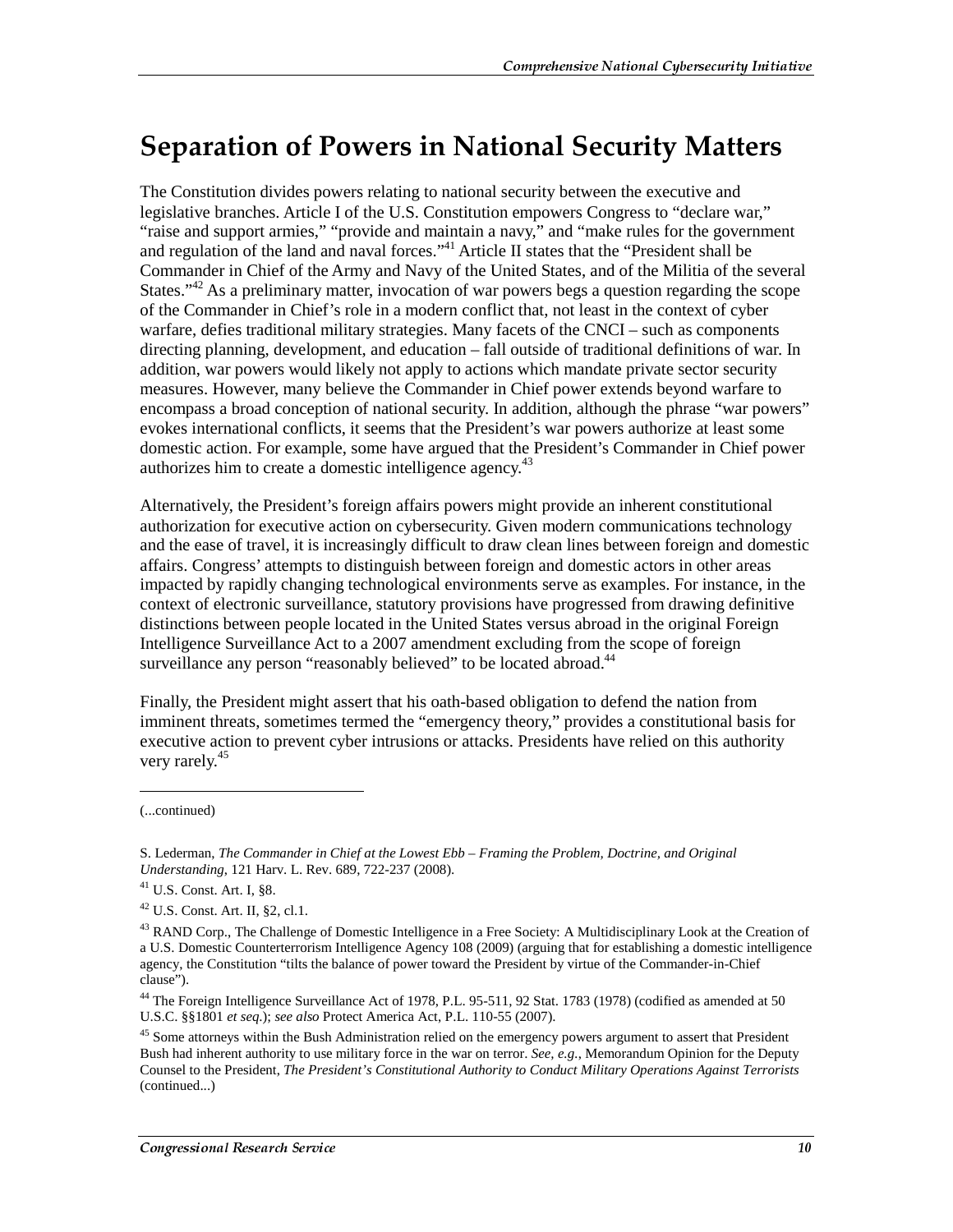Assuming that the President's war or foreign affairs powers extend to national security efforts such as the CNCI, the next question is whether, and in what circumstances, the executive branch exercise of such powers might be constrained by congressional action. As discussed, Congress and the President share powers to address matters of national security, and no precise line divides the powers of the two political branches. Some have identified a narrow sphere of Article II authority, sometimes called "preclusive" power,<sup>46</sup> which congressional action cannot limit. For most situations, however, Justice Robert Jackson's concurring opinion in *Youngstown Steel & Tube Co.*<sup>47</sup> establishes the leading doctrine governing the executive's inherent constitutional authority vis-a-vis Congress.<sup>48</sup> Justice Jackson's three-category framework requires courts to evaluate, where possible, the interplay between congressional intent and executive action in the context of the Constitution's allocation of powers. This exercise is made more difficult by the murky nature of a small category of inherent constitutional powers some believe are reserved to the President alone.

During the Korean War, President Truman signed an executive order directing the Commerce Secretary to take control of the nation's steel mills in order to prevent a national steelworkers' strike. In *Youngstown*, also known as the "Steel Seizure Case," the government claimed that presidential powers inherent in Article II provisions, most notably the Commander-in-Chief power, authorized President Truman's action.<sup>49</sup> To prove this claim, the government characterized the industry seizure as an action of a Commander in Chief, prompted by exigencies of war: steel production was necessary for military operations in Korea.<sup>50</sup> The Supreme Court rejected this claim,<sup>51</sup> but justices reached the conclusion by different analytical routes.

Writing for the majority, Justice Black took the hard-line view that the Commander-in-Chief clause gives the President no substantive authority. He emphasized that controlling private property to affect labor disputes "is a job for the nation's lawmakers."<sup>52</sup>

In contrast, Justice Jackson argued that the President's inherent constitutional powers "fluctuate," from relatively high when authorized by Congress, to their "lowest ebb" when a president "takes measures incompatible with the express or implied will of Congress."53 Specifically, Justice

j

<sup>50</sup> *Id*.

<sup>52</sup> *Id*.

<sup>(...</sup>continued)

*and Nations Supporting Them* (Sept. 25, 2001), http://www.usdoj.gov/olc/warpowers925.htm.

<sup>46</sup> The term "preclusive" appeared in Justice Jackson's concurring opinion in *Youngstown Steel and Tube Co.*, 343 U.S. 579 (1952), when he referred to Article I authorities that, if exercised, would preclude a conflicting action by Congress as "at once so conclusive and preclusive [that they] must be scrutinized with caution." 343 U.S. at 638 (Jackson, J., concurring).

<sup>47 343</sup> U.S. 579 (1952).

<sup>48</sup> *See* Hamdan v. Rumsfeld, 548 U.S. 557, 638 (2006) ("The proper framework for assessing whether executive actions are authorized is the three-part scheme used by Justice Jackson in his opinion in *Youngstown*").

<sup>49 343</sup> U.S. at 587.

<sup>51</sup> *Id*. The Court noted that "'theater of war' [is] an expanding concept." *Id*. Nonetheless, the Court "[could not] with faithfulness to our constitutional system hold that the Commander in Chief of the armed forces has the ultimate power as such to take possession of private property in order to keep labor disputes from stopping production." *Id*.

<sup>53</sup> *Id*. at 635-38 (Jackson, J., concurring).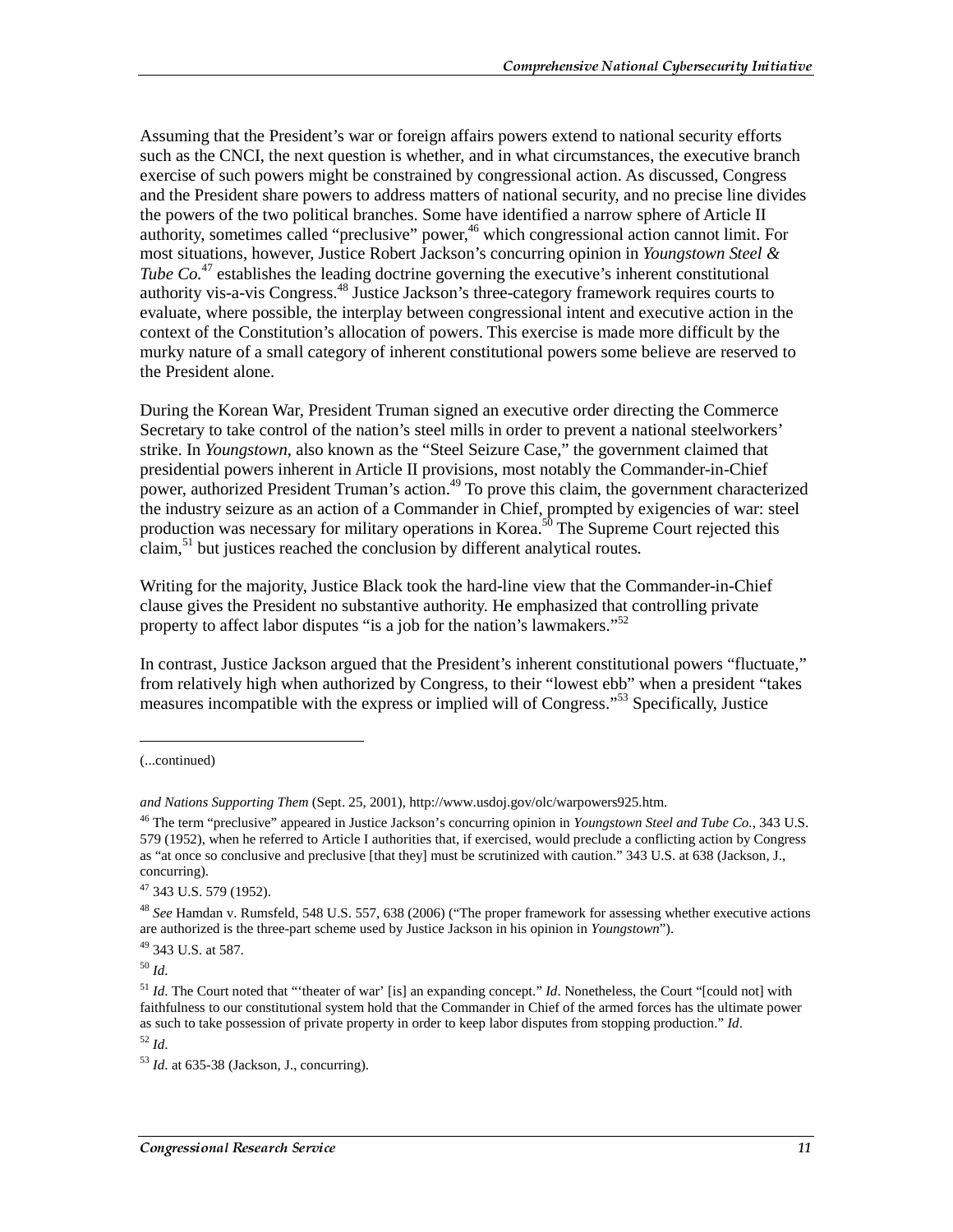Jackson articulated three categories of executive action: (1) action supported by an express or implied grant of authority from Congress; (2) a "zone of twilight" between the other categories, in which "congressional inertia" can occasionally "enable, if not invite, measures on independent presidential responsibility"; and  $(3)$  action that conflicts with statutes or congressional intent.<sup>54</sup> Actions in the first category enjoy congressional support and thus might not need to rely solely on an inherent constitutional powers argument; assuming that Congress acted pursuant to an enumerated Article I power in delegating the authority, these actions are clearly authorized unless they violate another constitutional provision. Actions in the second, "zone of twilight"<sup>55</sup> category prompt a complicated, totality-of-the circumstances inquiry, in which courts determine congressional intent vis-a-vis executive action. Actions that fall within the third category – that is, actions that conflict with statutory law – generally lack constitutional authority, unless the action is one of the few types of actions over which the President has exclusive authority. In *Youngstown*, Justice Jackson found that President Truman's actions fit within the third category, because Congress had not left the issue of property seizure during labor disputes to an "open field"; rather, Congress had passed statutes designed to stabilize markets when government required supplies.<sup>56</sup> On this basis, Justice Jackson joined the majority to strike down President Truman's seizure of the steel industry.57

Given the existing statutory framework, at least some potential responses to cyber threats would likely fall outside of the first of Justice Jackson's categories. Congress has not expressly authorized the cybersecurity reforms proposed by the CNCI, nor do the Federal Information Security Management Act or related statutes appear to impliedly authorize all potential cybersecurity protections. In addition, although the use of cyber force might have congressional authorization under the 2001 Authorization for Use of Military Force<sup>58</sup> if directed against an al Qaeda or Taliban operative, the Supreme Court has appeared to foreclose reliance on the Authorization as a basis for any action that is not a "fundamental" incident to the use of force against those responsible for the 9/11 attacks. The 2001 joint resolution authorized the use of "all necessary and appropriate force against those nations, organizations, or persons he determines planned, authorized, committed, or aided" the 9/11 attacks.<sup>59</sup> In *Hamdi v. Rumsfeld*, the Supreme Court held that capture and detention of Taliban members constituted "so fundamental and accepted an incident to war as to be an exercise of the 'necessary and appropriate force' Congress has authorized the President to use."<sup>60</sup> The Court seemed reluctant to interpret the Authorization as extending to detentions beyond this "limited category."61 Cyber security efforts that focus on information gathering activities may parallel the role of intelligence collection as a "central

<sup>54</sup> *Id*.

<sup>&</sup>lt;sup>55</sup> The phrase "zone of twilight" refers to the mesopelagic region of the ocean – the last region which light reaches, but it also has a non-scientific definition of an indefinite area between two conditions. Under Justice Jackson's framework, the President and Congress might have concurrent authority in this category, such that it is not always clear what, if any, power one branch has to supersede actions of the other.

<sup>56</sup> *Id*. at 639 (Jackson, J., concurring).

<sup>57</sup> *Id*.

<sup>58</sup> P.L. 107-40, 115 Stat. 224 (2001).

<sup>59</sup> P.L. 107-40, 115 Stat. 224 (2001).

<sup>60 542</sup> U.S. 507, 518 (2004). However, the *Hamdi* court held that such authority is limited by detainees' rights under the due process clause. *Id*.

 $^{61}$  *Id*.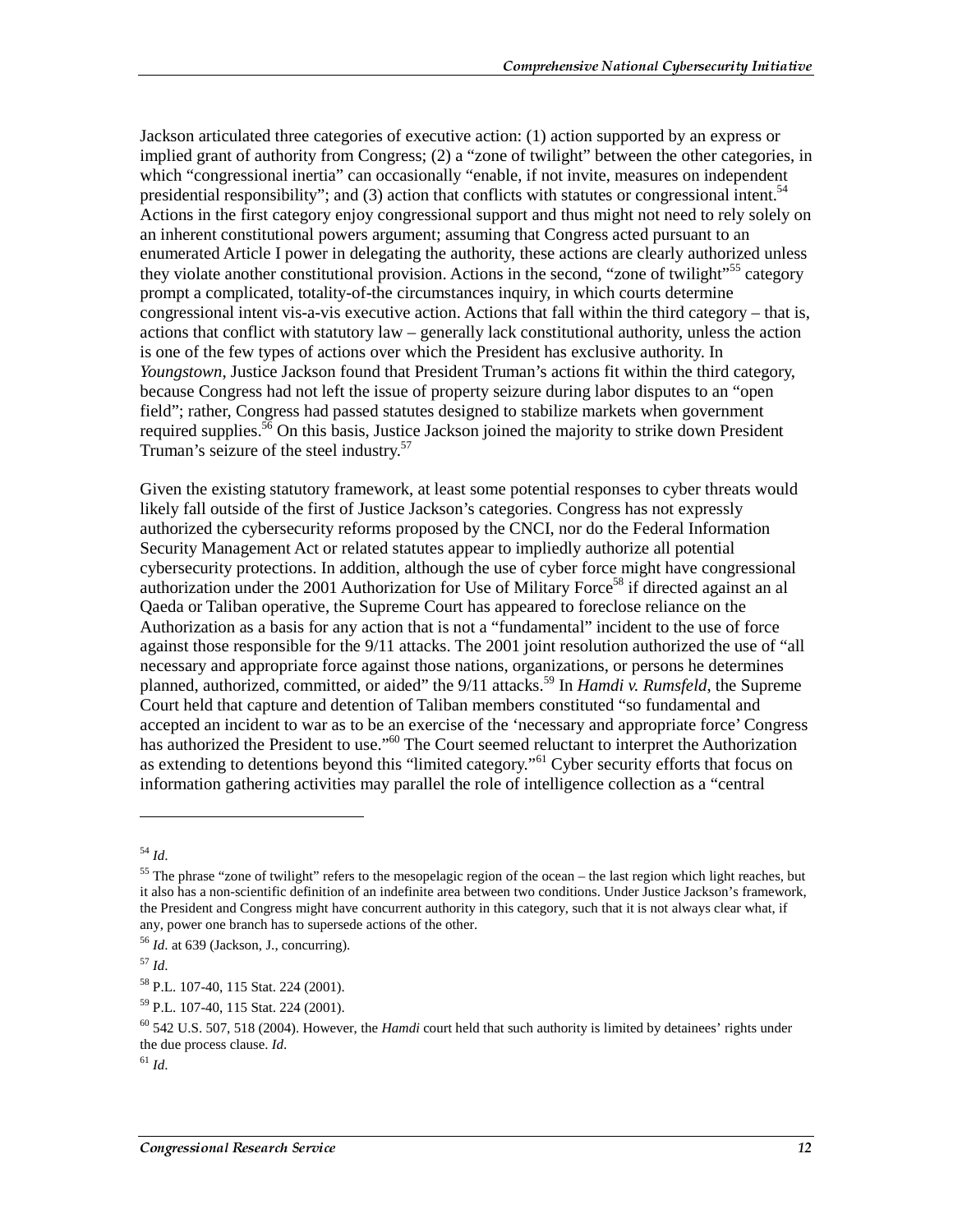component of the war on terrorism."62 However, not all cybersecurity threats fit logically within the scope of the so-called War on Terror. Cyber intrusions conducted by individual computer hackers, not supported by or aligned with a nation or terrorist organization, are perhaps best characterized as ordinary criminal activity whereas orchestrated intrusions by foreign security or intelligence entities might belong in a category of routine foreign-intelligence gathering. Neither activity appears to fit the mold of wartime operations. On the other hand, to the extent that the primary aim of the War on Terror is to prevent terrorists from harming U.S. civilians or assets, one might argue that defending the United States against threats to the U.S. cyber and telecommunications infrastructure fits squarely within the War's parameters.<sup>63</sup> Nonetheless, it seems unlikely that all aspects of the CNCI would fit within the *Hamdi* interpretation of the 2001 Authorization.

On the other hand, unless Congress takes legislative action that contravenes a proposed executive response, the third category in Justice Jackson's framework is inapplicable. In contrast to intelligence collection efforts through the use of electronic surveillance, which Congress explicitly limited in the Foreign Intelligence Surveillance Act,  $64$  Congress has not expressly limited executive action on cybersecurity. Although Congress has not left the cybersecurity arena an entirely "open field," by virtue of its modest actions with regard to the Federal Information Security Management Act and related provisions, it has not occupied the field to the extent that it had occupied the arena of labor regulation at issue in *Youngstown*.

Therefore, the CNCI and other potential executive actions taken to address cybersecurity likely fall within Justice Jackson's second, "zone of twilight" category, in which the executive and legislative branches have shared authority to act. A 1981 case, *Dames & Moore v. Regan*, refined the Supreme Court's approach to evaluating actions that lie within this "zone of twilight."<sup>65</sup> In *Dames*, then-Justice Renquist, writing for the majority, clarified that in "zone of twilight" cases, the analysis, at least so far as separation-of-powers principles are concerned, "hinges on a consideration of all the circumstances which might shed light on the views of the legislative branch toward [the executive's] action, including 'congressional inertia, indifference or quiescence.'"<sup>66</sup> Thus, the inquiry in such cases becomes a balancing act, aimed toward ascertaining Congress' relationship to the subject matter at issue. In the context of the CNCI, Congress' actions to date on cybersecurity have been primarily criminal or administrative and do not represent a comprehensive response to the issue. In addition, the CNCI involves intelligence and foreign affairs issues that traditionally lie within the purview of the executive branch. Therefore, at least until Congress takes further action in the cybersecurity area, it appears that the executive branch is not precluded from implementing the CNCI or other cybersecurity responses under Justice Jackson's *Youngstown* framework.

<sup>62</sup> David J. Barron and Martin S. Lederman, *The Commander in Chief at the Lowest Ebb – Framing the Problem, Doctrine, and Original Understanding*, 121 Harv. L. Rev. 689, 714 (2008) ("a central component of the war against terrorism is, by its nature, the collection of intelligence").

<sup>&</sup>lt;sup>63</sup> See Id. (noting that the war on terrorism differs from conventional conflicts, in part, because "the Executive has identified its principal goal in this conflict not as defeating the enemy in battle, but as preventing the enemy from 'fighting' in the first place").

<sup>64 50</sup> U.S.C. §§1801 *et seq*.

<sup>65 453</sup> U.S. 654 (1981).

<sup>66</sup> *Id*. at 669.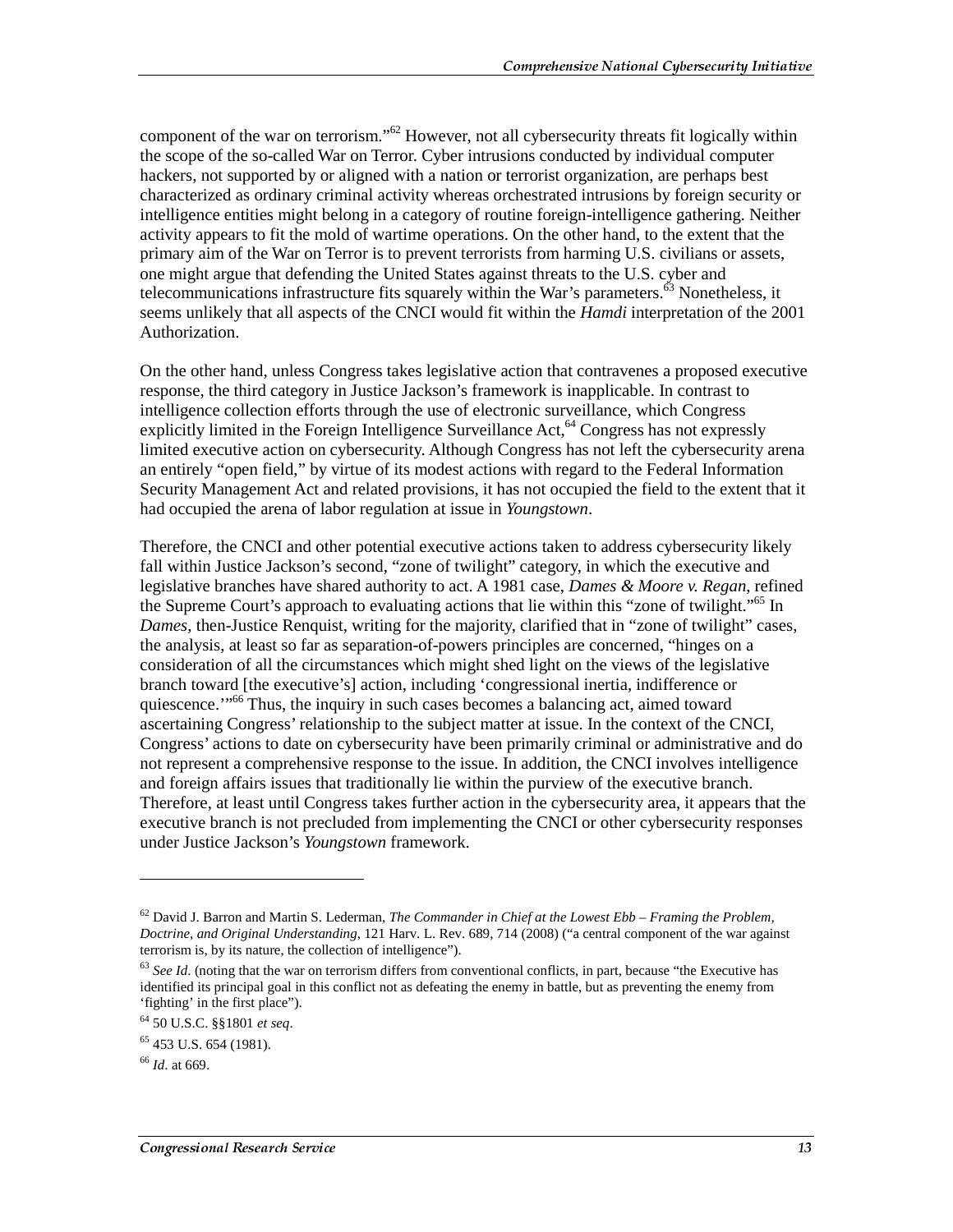A final issue is whether responses to cybersecurity intrusions or attacks might be part of the narrow realm of "preclusive" constitutional powers belonging to the President.<sup>67</sup> Although the scope of, and even the constitutional authority for, such powers has never been fully defined, scholars have noted that a few key rules form a "rarely questioned narrative" regarding arenas in which Congress traditionally defers to executive action.<sup>68</sup> For example, traditional notions dictate executive direction of wartime campaigns.<sup>69</sup> Likewise, the Supreme Court has characterized the President as the "sole organ" of the country in conducting foreign affairs.<sup>70</sup> In addition, some have suggested a distinction between offensive utilization of cyber weapons versus defensive shield to stop attacks:<sup>71</sup> whereas the President must obtain congressional authorization before committing U.S. armed forces in an offensive action, the President's has the exclusive power to repel attacks made against the United States.

Despite this narrative, however, no definitive boundaries have been defined for any such preclusive powers. Perhaps for that reason, Justice Jackson made clear in his *Youngstown* concurrence that the realm of any such preclusive powers must be carefully scrutinized.<sup>72</sup> Thus, although many executive actions in the cyber area would likely fall within the scope of Article II powers for ensuring national security, most actions would probably falls outside of the narrow categories of exclusive executive authority to conduct wartime campaigns and international relations. Similarly, even if the President has an exclusive power to lead the military in defensive actions, actions might not be clearly enough a defensive response to a military threat to trigger an exclusive presidential power.<sup>73</sup>

 $67$  Scholars have expressed doubts regarding the framers' intent to imbue the President with "preclusive" constitutional powers but nonetheless have argued that long-standing assumptions that such powers exist have solidified their constitutional standing. *See, e.g.*, David J. Barron and Martin S. Lederman, *The Commander in Chief at the Lowest Ebb – Framing the Problem, Doctrine, and Original Understanding*, 121 Harv. L. Rev. 689, 802 (2008).

<sup>68</sup> *See, e.g Id*. at 698. For more information regarding divisions between Congress' and the President's war powers and an analysis of that division in the context of the President's authority to use commit armed forces in Iraq, see CRS Report RL33837, *Congressional Authority to Limit U.S. Military Operations in Iraq*, by Jennifer K. Elsea, Michael John Garcia, and Thomas J. Nicola.

<sup>69</sup> *See Hamdan v. Rumsfeld*, 548 U.S. 557, 591-92 (2006) (citing *Ex Parte Milligan*, 71 U.S. 2, 139-40 (1866)). *But see*  War Powers Resolution, 50 U.S.C. §§1541-1548, discussed *infra*.

<sup>70</sup> *See United States v. Curtiss-Wright Export Co.*, 299 U.S. 304, 319 (1936) ("'The President is the sole organ of the nation in its external relations, and its sole representative with foreign nations.'" (citing Annals, 6th Cong., col. 613 (statement of John Marshall))). However, the *Curtiss-Wright* case involved executive action that fell in the first of Justice Jackson's *Youngstown* categories – i.e., where Congress and the President acted in concert. Thus, although the case has helped to form a narrative regarding executive-branch prerogative in international relations and has occasionally been cited to support the proposition that the President has some preclusive foreign affairs powers under the Constitution, it would misstate the *Curtiss-Wright* holding to assume that it recognized any broad preclusive foreign relations power.

 $71$  Aside from the operational distinction that may be made with respect to the types of cyber activities the U.S. may undertake, the offensive versus defensive distinction may also be worth considering from an organizational perspective. Agencies responsible for protecting the government's websites and launching counter-offensive attacks may not be the same entities responsible for assisting in the recovery phase of an attack of national security significance on a U.S. cyber or telecommunications hosted network.

 $72$  343 U.S. at 638 (Jackson, J., concurring).

 $73$  In the context of modern national security threats, the line between offensive and defensive action is not easily deciphered. For example, the United States captured and detained a large number of alleged enemy combatants in the course of post-September  $11<sup>th</sup>$  military operations. Is the ongoing detention of such persons, often referred to as "preventative detention," an offensive action? The Supreme Court has upheld executive authority for such detentions (continued...)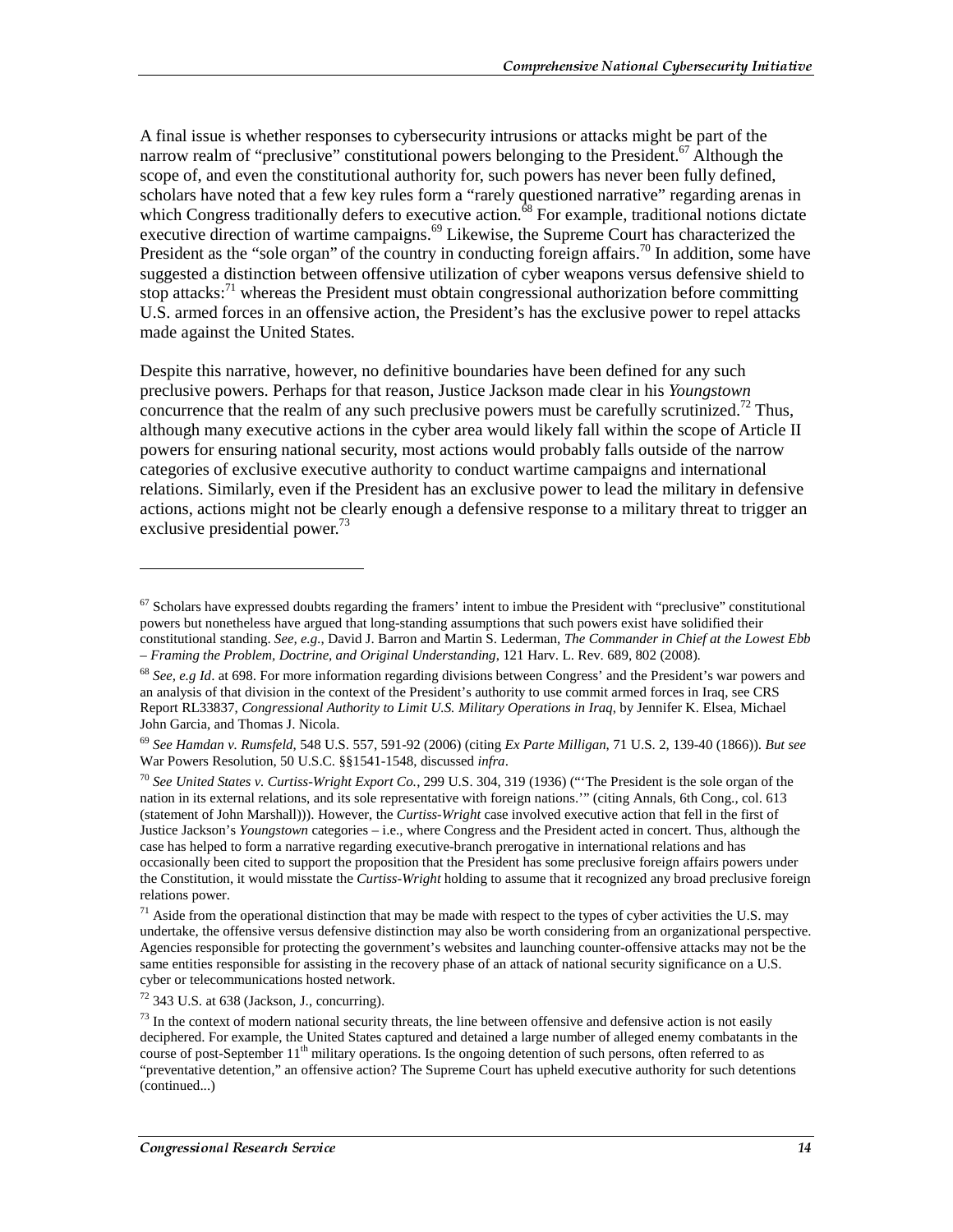Thus, it appears that the *Youngstown* framework would apply to a review of the President's authority to implement responses such as the CNCI. Thus, if Congress passed conflicting legislation in the cybersecurity area, some executive actions could be constrained. Alternatively, congressional legislation granting explicit authority for cybersecurity measures would more firmly confirm the executive authority to act in that area.

It is possible that the Supreme Court will address the constitutional authorities for national security in a future case. *Youngstown* represents one of only a small number of cases in which the Supreme Court has reached questions regarding the political branches' shared powers under the Constitution. Modern threats might necessitate new definitions within the Court's separation-ofpowers jurisprudence. For example, as cyber activities and telecommunication architectures are networked globally, with it often being difficult to ascertain where an attack or intrusion emanates, distinctions based on notions of conventional war may seem increasingly inconsistent with the modern Commander-in-Chief role.

#### **Congressional Constraints on Executive Action**

Even if the CNCI or future cybersecurity initiatives are grounded in statutory or constitutional authority, questions will nonetheless arise regarding the degree to which legislative oversight is appropriate. Congress has attempted to obligate the President to report to relevant congressional leaders for actions taken pursuant to war powers or as part of intelligence operations. In 1973, Congress passed the War Powers Resolution to "fulfill the intent of the framers of the Constitution of the United States and insure that the collective judgment of both the Congress and the President will apply to the introduction of United States Armed Forces into hostilities."<sup>74</sup> Although presidents since the Resolution's passage have maintained that the Resolution unconstitutionally limits presidential authority, presidents have in many cases submitted documents for Congress that are "consistent with" the Resolution's requirements.<sup>75</sup>

Similarly, after the Iran-Contra affair, Congress passed legislation increasing congressional oversight of intelligence activities, including significant and anticipated intelligence activities, and covert actions.<sup>76</sup> To the extent consistent with due regard for preventing unauthorized disclosure of classified information regarding sensitive intelligence sources and methods, current law requires that congressional intelligence committees be kept fully informed regarding intelligence activities. If the President determines that it is essential to meet extraordinary

<sup>(...</sup>continued)

on statutory rather than constitutional grounds; it has not addressed offensive versus defensive distinction. *Hamdi*, 542 U.S. 507. Thus, even if some components of the CNCI qualify as war-related activity, perhaps because they target cyber terrorists, little guidance exists regarding which actions might qualify as defensive rather than offensive actions under the traditional war powers analysis.

<sup>74</sup> War Powers Resolution, P.L. 93-148, 87 Stat. 555 (1973) (codified at 50 U.S.C. §§1541-1548); 50 U.S.C. §1541(a).

<sup>75</sup> For information Presidential actions vis-a-vis the War Powers Resolution, see CRS Report RL33532, *War Powers Resolution: Presidential Compliance*, by Richard F. Grimmett.

<sup>&</sup>lt;sup>76</sup> Fiscal Year 1991 Intelligence Authorization Act, P.L. 102-88, 105 Stat. 429 (1991) (codified as amended at 50 U.S.C. §§413, 413a, 413b).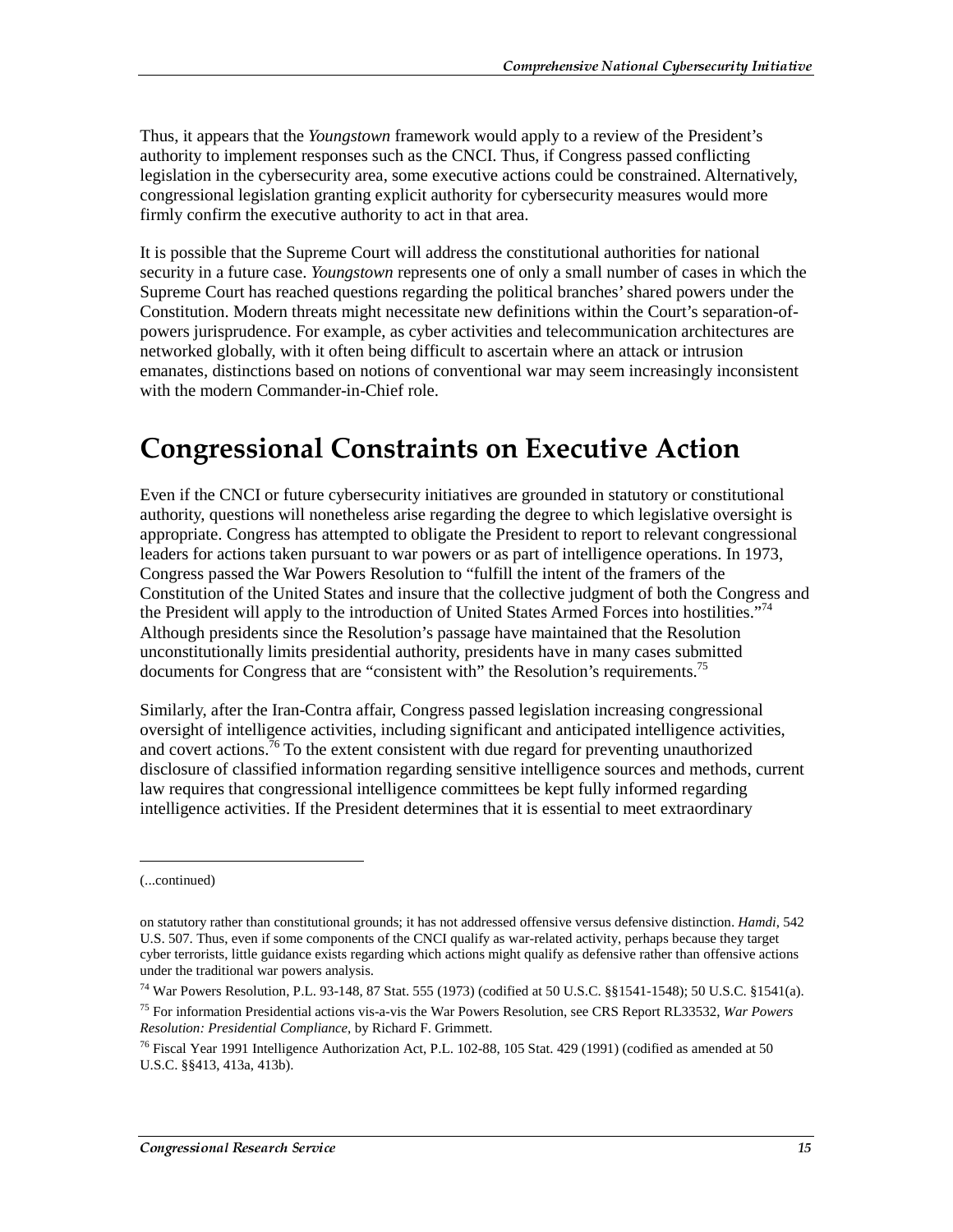circumstances affecting vital U.S. interests, a presidential finding regarding a covert action may be limited to a small number of congressional leaders.<sup>77</sup>

With respect to the CNCI, a key question is whether ongoing or potential U.S. cyber activities, defensive and offensive, may fall within the sphere of a covert activity or an intelligence activity and thus trigger reporting requirements. The statutory definition of "covert actions" includes "activity or activities of the United States Government to influence political, economic, or military conditions abroad, where it is intended that the role of the United States Government will not be apparent or acknowledged publicly," but excludes activities conducted for the purpose of gathering intelligence and "traditional" diplomatic, military, or law enforcement activities.<sup>78</sup> The definition of "intelligence activity" is broader; it includes covert actions and "financial intelligence activities."<sup>79</sup> Because the definitions focus on the influence, rather than the presence, of conditions abroad, it appears that cyber actions targeting or even defending against cyber threats, even if conducted inside the United States, could trigger reporting requirements.

In addition to the potential application of ongoing reporting requirements, Congress could elicit information regarding executive actions by virtue of its enumerated power to control spending. The  $110^{th}$  Congress took several steps to obtain information regarding the CNCI in that manner. A continuing resolution, passed by Congress and signed into law in September 2008, withholds \$127 million of a \$313.5 million appropriation for cybersecurity until House and Senate appropriations committees "receive and approve a plan for expenditure for [the CNCI] that describes the strategic context of the program; the specific goals and milestones set for the program; and the funds allocated to achieving each of those goals."80 In addition, the Senate Committee on Homeland Security and Governmental Affairs held a closed hearing in March 2008 regarding the CNCI and later obtained answers to some questions regarding the initiative.<sup>81</sup> Finally, as part of a larger Homeland Security Authorization bill, S. 3623, Senator Lieberman introduced legislation during the  $110<sup>th</sup>$  Congress that would provide for congressional oversight of the CNCI and establish "a robust National Cyber Security Center with the mission of coordinating and enhancing federal efforts to protect government networks."<sup>82</sup> As an authorization bill for the DHS has not been passed since the creation of the Department, whether the proposed legislative oversight efforts will be effective remains to be seen. Also, as with many programs associated with intelligence community activities and defense, concerns regarding committee jurisdiction in the areas of oversight, authorization, and appropriations might be raised for the CNCI.

<sup>77</sup> For more information on congressional oversight of covert actions, see CRS Report RL33715, *Covert Action: Legislative Background and Possible Policy Questions*, by Alfred Cumming.

<sup>78 50</sup> U.S.C. §413b(e).

 $79$  50 U.S.C. §413(f).

<sup>80</sup> Consolidated Security, Disaster Assistance, and Continuing Appropriations Act of 2009, P.L. 110-329, (2008).

<sup>&</sup>lt;sup>81</sup> NSPD-54/HSPD-23 and the Comprehensive National Cyber Security Initiative: Hearing Before the Sen. Homeland Security and Governmental Affairs Comm., 110<sup>th</sup> Cong. (March 4, 2008).

 $82$  S. 3623,  $110^{th}$  Cong. §§601-08 (2008); 154 Cong. Rec. S9687 (daily ed. Sept. 26, 2008) (statement of Sen. Lieberman).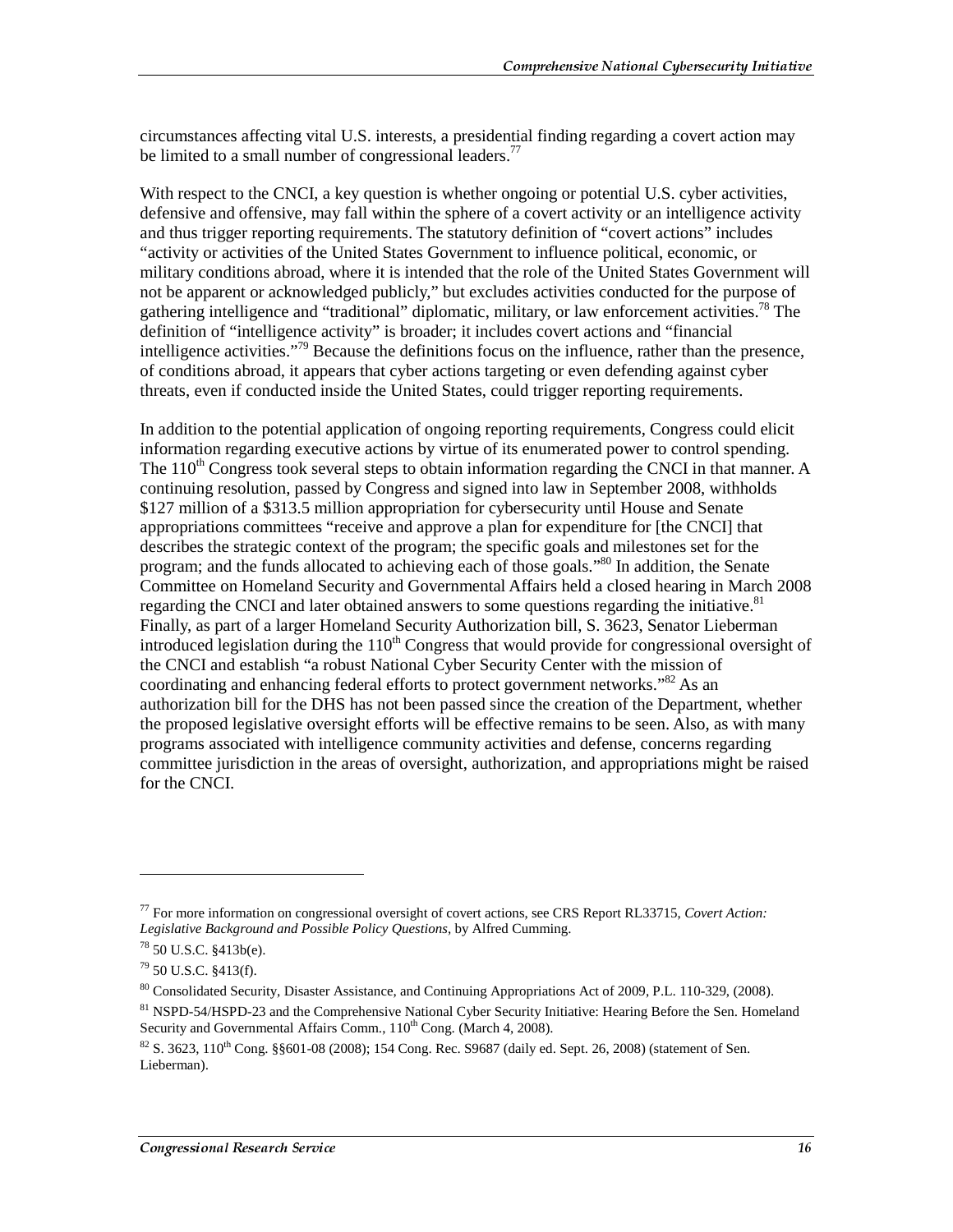# Policy Considerations and Congressional Options

As with executive control over covert actions, foreign affairs, and intelligence gathering, strong justifications support the assertion that the executive branch is best suited to take reasonable and necessary actions to defend the country against cyber-based threats. One such justification stems from the broad diversity of cybersecurity threats: the President is arguably best positioned to take a leadership role or create a uniform response to span the range of cyber vulnerabilities. In addition, the executive branch is likely most able to integrate intelligence-gathering, military, and other vehicles for addressing the cybersecurity challenge. However, in order for Congress to maintain ongoing awareness of CNCI plans and activities and to effectively perform its constitutional duties of oversight based on a thorough understanding of executive branch activities, some security experts suggest a range of legislative activities that might be required. Congress might choose to:

- determine the most appropriate and effective organizational entity in which the nation's principal cybersecurity prevention, response, and recovery responsibilities should reside; $83$
- require the senior U.S. government official in charge of all CNCI related activities be a Senate confirmable position to facilitate ongoing information exchange regarding Initiative plans and areas of progress and difficulty;
- enact legislative language recognizing and defining the classified and unclassified aspects of the CNCI and the need for greater transparency and inclusiveness;
- require the new Administration to develop and revise annually a classified and unclassified national cyber security strategy and intelligence community generated National Intelligence Estimate that provides Congress, the telecommunications industry, and the American public information related to the CNCI, the current and strategic cyber threats facing the nation, and programs being implemented to prepare for evolving technological risks;
- define the privacy and civil liberty considerations that should accompany all aspects of the CNCI;
- include legislative language in applicable authorizations bills to establish a programmatic foundation for CNCI related programs and suggest funding for current and future year's activities; or
- identify and codify relevant laws defining a national security related cyber offense against the United States, offensive versus defensive cyber activities, and

<sup>&</sup>lt;sup>83</sup> Possible organizational constructs for such an entity range from a single entity placed in charge of all phases of U.S. cyber activity to a coordination office with the authority and responsibility to compel other organizations to adhere to the President's cyber strategy. Entities often noted as having a significant contribution to the U.S. cyber activity, which could add capability and resources to the CNCI's capabilities, include the cyber and telecommunications industries, intelligence and law enforcement communities, and academia.